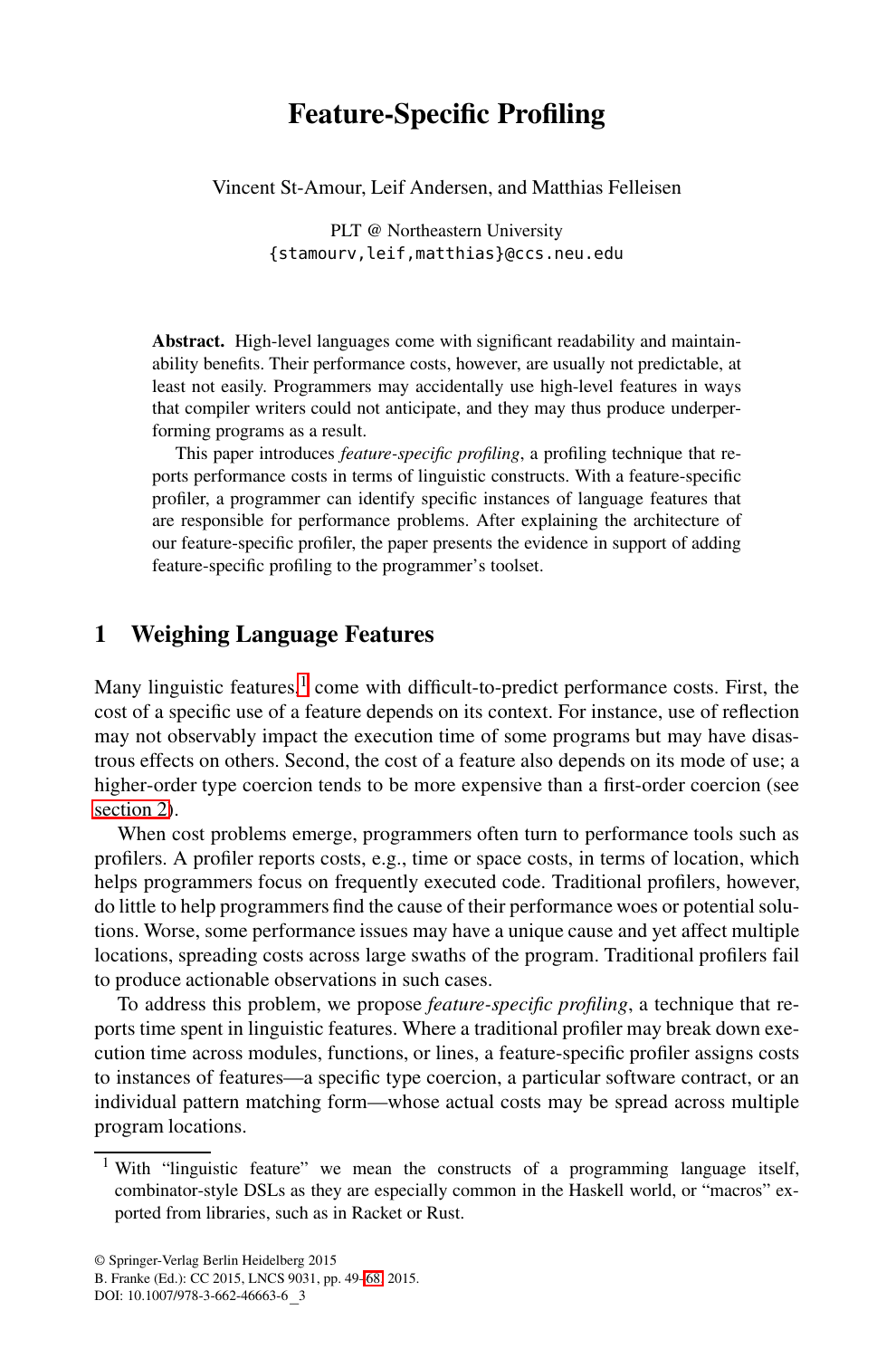<span id="page-1-0"></span>Feature-specific profiling complements a conventional profiler's view of program performance. In many cases, this orthogonal view makes profiling information actionable. Because these profilers report costs in terms of specific features, they point programmers towards potential [solutions,](#page-1-0) e.g., using a feature differently or avoiding it in a particular context.

In this paper, we

- **–** introduce the idea of feature-specific profiling,
- **–** explain the architecture of our prototype and its API for feature plug-ins,
- **–** and present an evaluation of our prototype covering both the actionability of its results and the effort required to implement plug-ins.

The rest of this paper is organized as follows. In section 2 we describe the features that we chose to support in our prototype. In section 3 we outline the architecture of our framework and provide background on its instrumentation technique. In sections 4 and 5 we describe the implementation in detail. We present evaluation results in section 6, then explain the limitations of our architecture, relate to existing work, and conclude.

# **2 Feature Corpus**

In principle, a feature-specific profiler should support all the features that a language offers or that the author of a [library may](#page-12-0) create. This section presents the Racket (Flatt and PLT 2010) features that our prototype feature-specific profiler supports, which includes features from the standard library, and from three third-party libraries. The choice is partially dictated by the underlying technology; put differently, the chosen technology can deal with linguistic features whose dynamic extent obeys a stack-like behavior.

The list introduces each feature and outlines the information the profiler provides about each. We provide additional background for three features in particular—contracts, Marketplace processes (Garnock-Jones et al. 2014), and parser backtracking—which are key to the evaluation case studies presented in section 6.1.

We have identified the first four features below, as well as contracts and parser backtracking, as causes of performance issues in existing Racket programs. Marketplace processes hinder reasoning about performance while not being expensive themselves. The remaining constructs are considered expensive, and are often first on the chopping block when programmers optimize programs, but our tool does not discover a significant impact on performance in ordinary cases. A feature-specific profiler can thus dispel the myths surrounding these features by providing measurements.

*Output.* Our tool traces time programs spend in Racket's output subsystem back to individual console, file or network output function call sites.

*Generic sequence dispatch.* Racket's iteration forms can iterate over any sequence datatype, which includes built-in types such as lists and vectors as well as user-defined types. Operating generically requires dynamic dispatch and imposes a run-time cost. Our profiler reports which iteration forms spend significant time in dispatch and thus suggests which ones to replace with specialized iteration forms.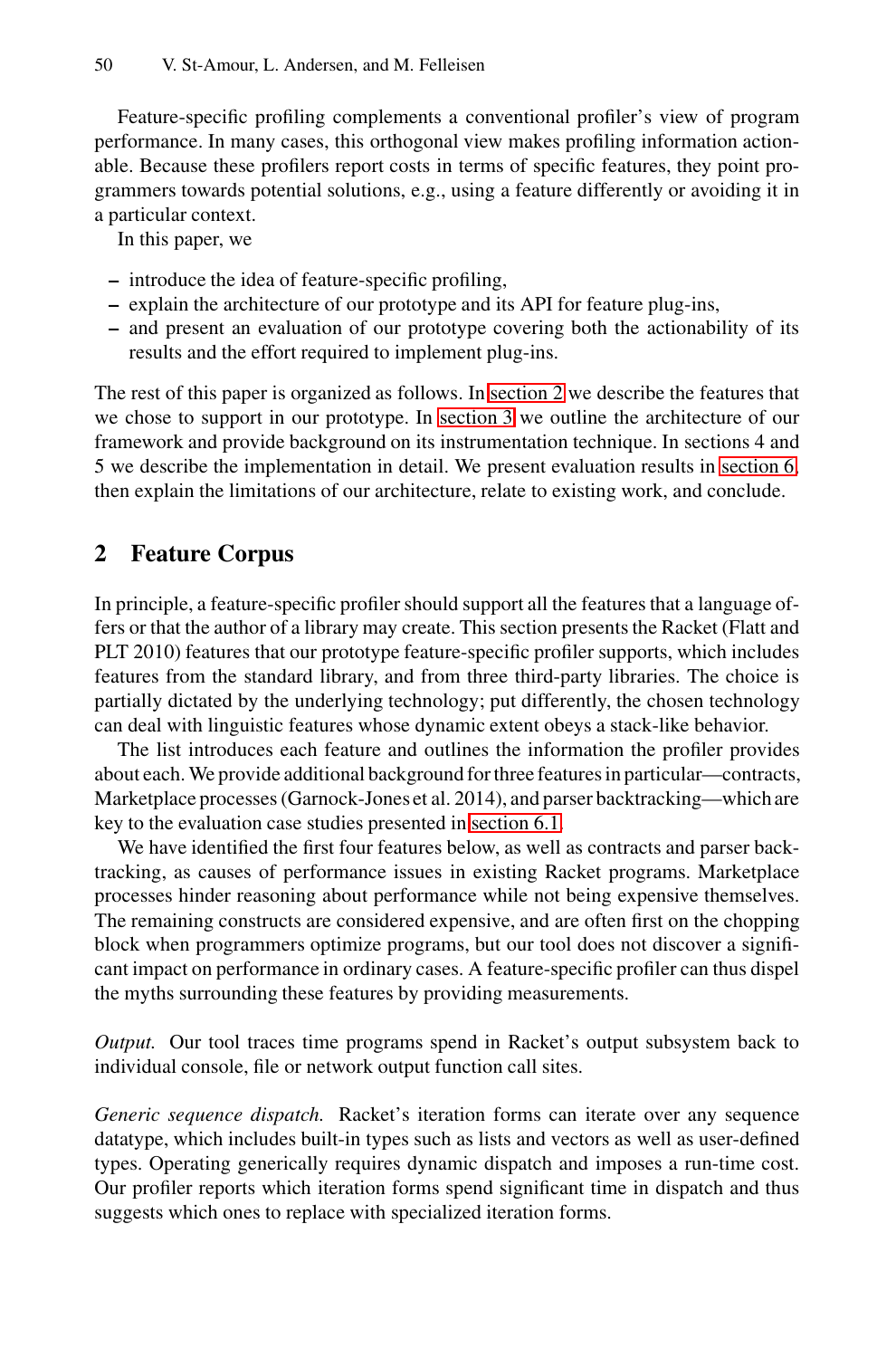*Type casts and assertions.* Typed Racket, like other typed languages, provides type casts to help programmers get around the constraints of the type system. Like Java's casts, Typed Racket's casts are safe and involve runtime checks, which can have a negative impact on performance. Casts to higher-order types wrap values with proxies and are therefore especially expensive. Our tool reports time spent in each cast and assertion.

*Shill security policies.* The Shill scripting language (Moore et al. 2014) restricts how scripts can use system resources according to user-defined security policies. Shill enforces policies dynamically, which incurs overhead on every restricted operation. Because Shill is implemented as a Racket extension, it is an ideal test case for our feature-specific profiler. Our tool succeeds in reporting time spent enforcing each policy.

*Pattern matching.* Racket comes with an expressive pattern matching construct. Our profiler reports time spent in individual patterns matching forms, excluding time spent in form bodies.

*Optional and keyword argument functions.* Racket's functions support optional as well as keyword-based arguments. To this end, the compiler provides a special function-call protocol, distinct from, and less efficient than, the regular protocol. Our tool reports time spent on this protocol per function.

*Method Dispatch.* On top of its functional core, Racket supports class-based objectoriented programming. Method calls have a reputation for being more expensive than function calls. Our tool profiles the time spent performing method dispatch for each method call site, reporting the rare cases where dispatch imposes significant costs.

# **2.1 Contracts**

Behavioral software contracts are a linguistic mechanism for expressing and dynamically enforcing specifications. They were introduced in Eiffel and have since spread to a number of platforms including Python, JavaScript, .NET and Racket.

When two components—e.g., modules or classes—agree to a contract, any value that flows from one component to the other must conform to the specification. If the value satisfies the specification, program execution continues normally. Otherwise, an exception is raised. Programmers can write contracts using the full power of the host language. Because contracts are checked dynamically, however, computationally intensive specifications can have a significant impact on program performance.

For specifications on objects (Strickland and Felleisen 2010), structures (Strickland et al. 2012) or closures (Findler and Felleisen 2002), the cost of checking contracts is non-local. The contract system defers checking until methods are called or fields are accessed, which happens after crossing the contract boundary. To predict how often a given contract is checked, programmers must understand where the contracted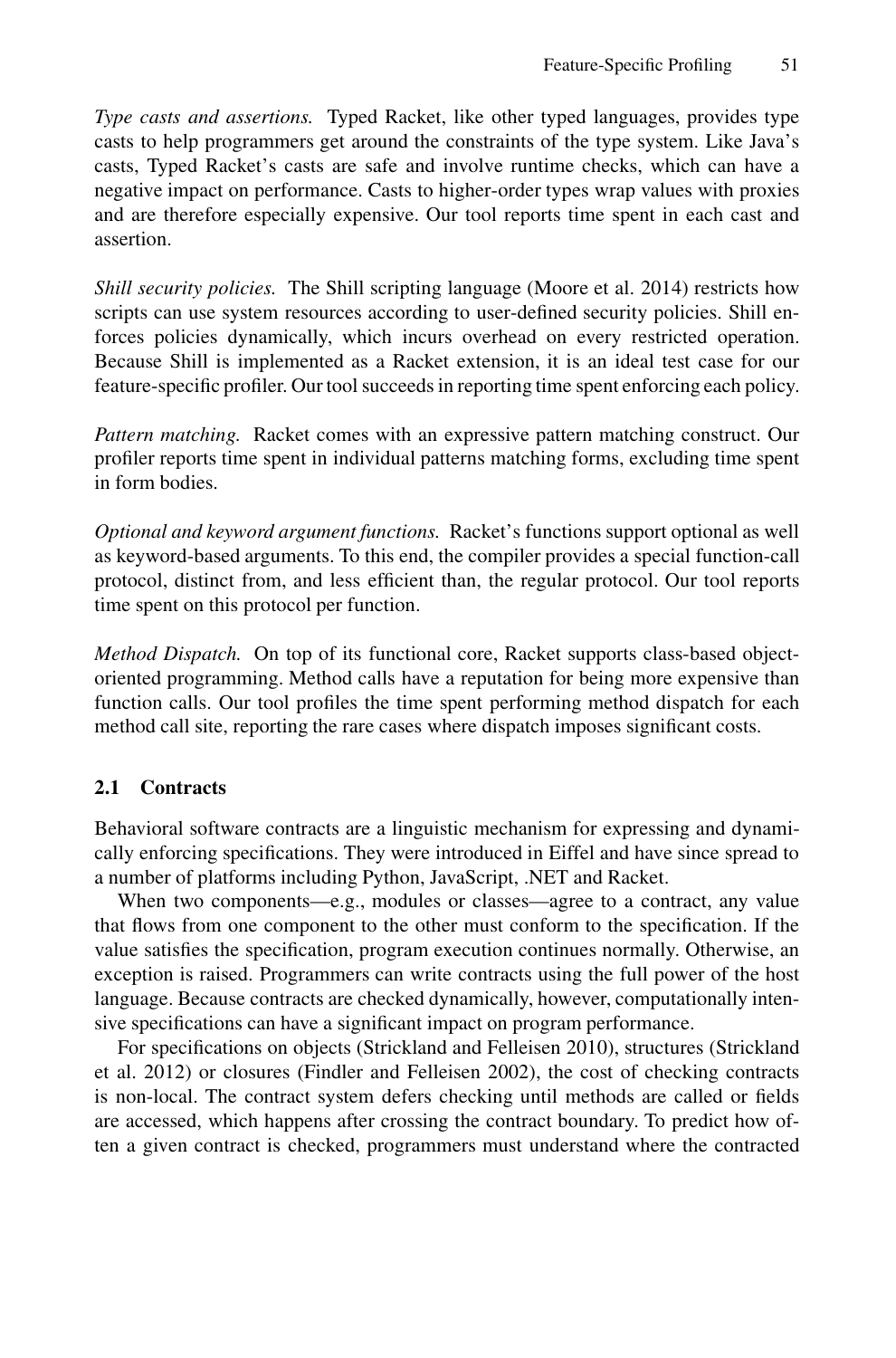value may flow. Traditional profilers attribute costs to the location where contracts are checked, leaving it to programmers to trace those costs to specific contracts.

Figure 1 shows an excerpt from an HTTP client library. It provides make-fetcher, which accepts a user agent and returns a function that performs requests using that user agent. The HTTP client accepts only those requests for URLs that are on a whitelist, which it enforces with the underlined contract. The driver module creates a crawler that uses a fetching function from the http-client module. The crawler then calls this function to access web pages, triggering the contract each time. Because checking happens while executing crawler code, a traditional profiler attributes contract costs to crawl, but it is the contract between http-client and driver that is responsible.

driver.rkt

(require "http-client. rkt" "crawler.rkt") (define fetch (make-fetcher "fetcher/1.0")) (define crawl (make-crawler fetch)) ... (crawl "etaps.org") ... http-client.rkt (provide (contract-out [make-fetcher (-> user-agent? (-> safe-url? html?))])) (define (make-fetcher user-agent) (lambda (url) ...)) (define (safe-url? url) (member url whitelist))

**Fig. 1.** Contract for an HTTP client

Because of the difficulty of reasoning about the cost of contracts, performanceconscious programmers often avoid them. This, however, is not always possible. First, the Racket standard library uses contracts pervasively to preserve its internal invariants and provide helpful error messages. Second, many Racket programs combine untyped components written in Racket with components written in Typed Racket. To preserve the invariants of typed components, Typed Racket inserts contracts at typed-untyped boundaries (Tobin-Hochstadt and Felleisen 2006). Because these [c](#page-3-0)ontracts are necessary for Typed Racket's safety and soundness, they cannot be avoided.

<span id="page-3-0"></span>To provide programmers with an accurate vi[ew of the cos](#page-13-0)ts of contracts and their actual sources, our profiler provides several contract-related reports and visualizations.

## **2.2 Marketplace Processes**

The Marketplace library allows programmers to express concurrent systems functionally as trees of sets of processes grouped within task-specific virtual machines  $(VMs)^2$ that communicate via publish/subscribe. Marketplace is especially suitable for building network services; it has been used as the basis of an SSH server (see section 6.1.2) and a DNS server. While organizing processes in a hierarchy of VMs has clear software engineering benefits, deep VM nesting hinders reasoning about performance. Worse,

<sup>&</sup>lt;sup>2</sup> These VMs are process containers running within a Racket OS-level process. The relationship with their more heavyweight cousins such as VirtualBox, or the JVM, is one of analogy only.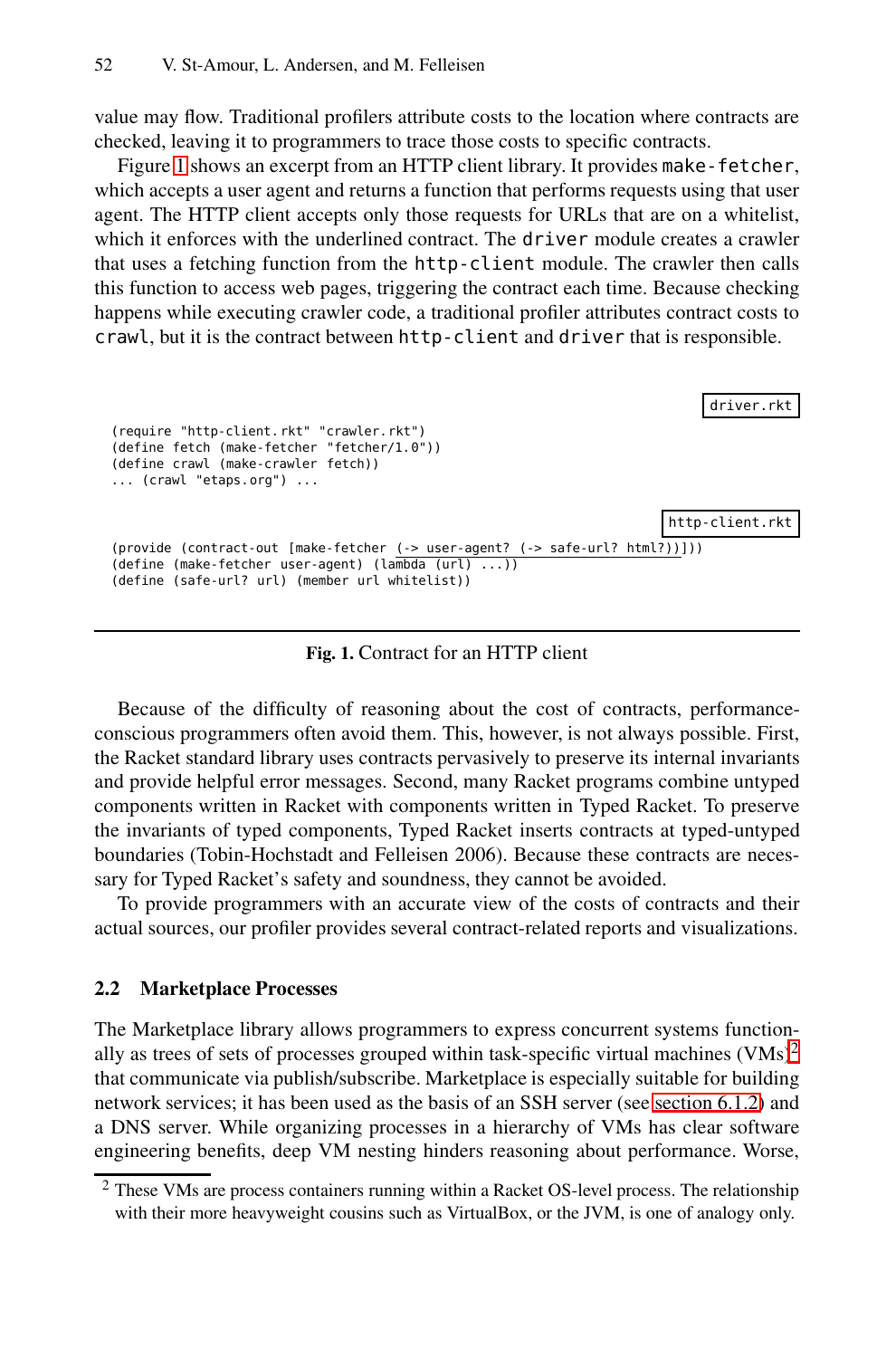different processes often execute the same code, but because these processes do not map to threads, traditional profilers may attribute all the costs to one location.

Our feature-specific profiler overcomes both of these problems. It provides process account[in](#page-4-0)g for their VMs and processes and maps time costs to individual processes, e.g., the authentication process for an individual SSH connection, rather than the authentication code shared among all processes. For VMs, it reports aggregate costs and presents their execution time broken down by children.

## **2.3 Parser Backtracking**

The Parsack parsing library<sup>3</sup> provides a disjunction operator that attempts to parse alternative non-terminals in sequence. The operator backtracks in each case unless the non-terminal successfully matches. When the parser backtracks, however, any work it did for matching that non-terminal does not contribute to the final result and is wasted.

For this reason, ordering non-terminals within disjunctions to minimize backtracking, e.g., by putting infrequently matched non-terminals at the end, can significantly improve parser performance. Our feature-specific profiler reports time spent on each disjunction branch from which the parser ultimately backtracks.

# **3 The Profiler's Architecture**

Because programmers may create new features, our feature-specific profiler consists of two parts: the core framework and feature-specific plug-ins. The core is a sampling profiler with an API that empowers the implementors of linguistic features to create plug-ins for their creations.

The core part of our profiler employs a sampling-thread architecture to detect when programs are executing certain pieces of code. When a programmer turns on the profiler, a run of the program spawns a separate sampling thread, which inspects the stack of the main thread at regular intervals. Once the program terminates, an offline analysis deals with the collected stack information, looking for feature-specific stack markers and producing programmer-facing reports.

<span id="page-4-0"></span>The feature-specific plug-ins exploit this core by placing markers on the control stack that are unique to that construct. Each marker indicates when a feature executes its specific code. The offline analysis can then use these markers to attribute specific slices [of time consumption to a](https://github.com/stchang/parsack) feature.

For our Racket-based prototype, the plug-in architecture heavily relies on Racket's continuation marks, an API for stack inspection (Clements et al. 2001). Since this API differs from stack inspection protocols in other languages, the first subsection recalls the idea. The second explains how the implementor of a feature uses continuation marks to interact with the profiler framework for structurally simple constructs. The last subsection presents the offline analysis.

<sup>3</sup> https://github.com/stchang/parsack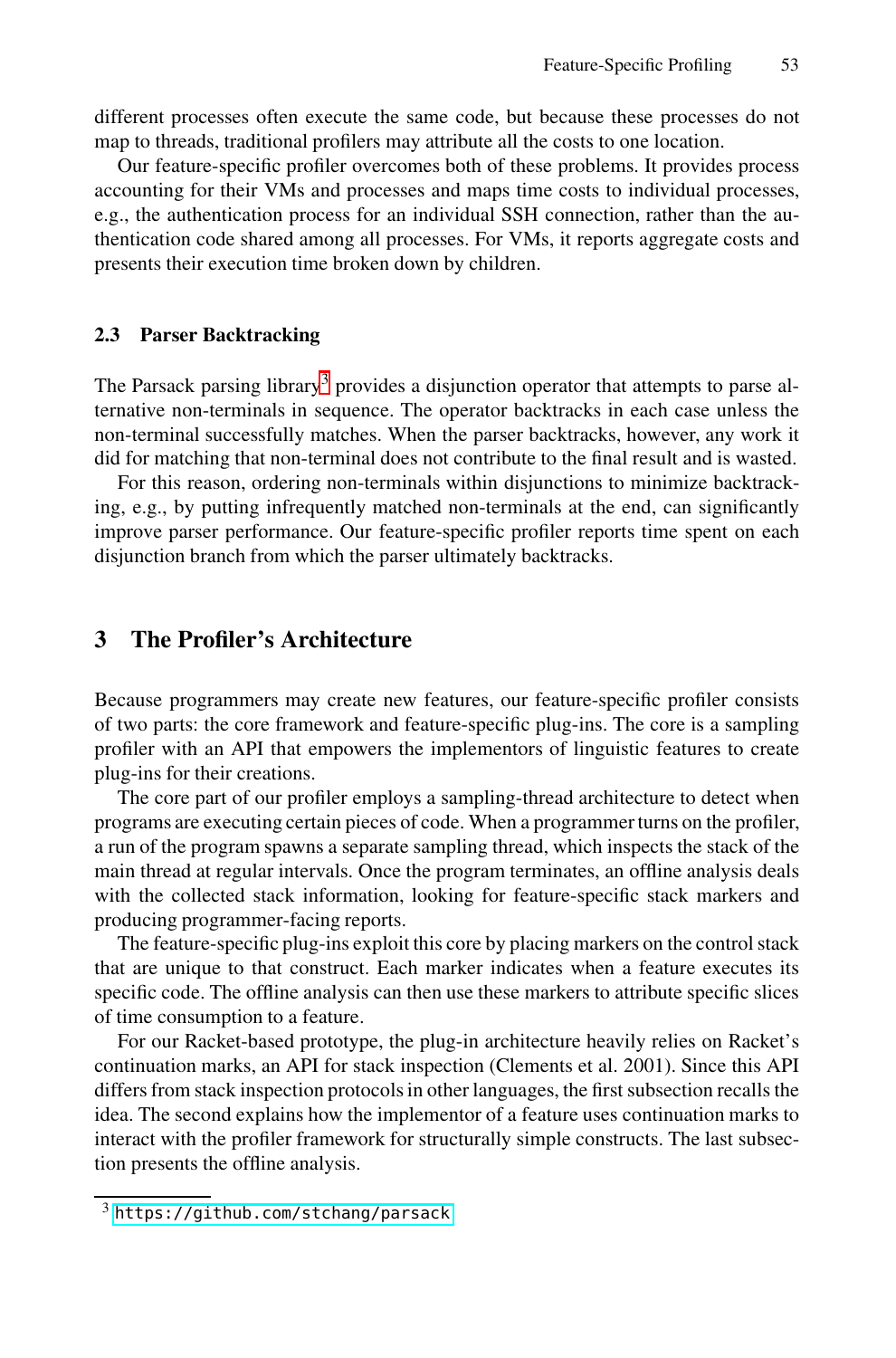### **3.1 Inspecting the Stack with Continuation Marks**

Any program may use continuation marks to attach key-value pairs to stack frames and retrieve them later. Racket's API provides two main operations:

- **–** (with-continuation-mark *key value expr*), which attaches (*key*, *value*) to the current stack frame and evaluates *expr*.
- **–** (current-continuation-marks [*thread*]), which wa[lk](#page-5-0)s the stack and retrieves all key-value pairs from the stack of an optionally specified thread, which defaults to the current thread. This allows one thread to inspect the stack of another.

Programs can also filter marks to consider only those with relevant keys using

**–** (continuation-mark-set->list *marks key*), which returns the list of values with that key contained in *marks*.

Outside of these operations, continuation marks do not affect a program's semantics.<sup>4</sup> Figure 2 illustrates the working of continuation marks with a function that traverses binary trees and records paths from roots to leaves. Whenever the function reaches an internal node, it leaves a continuation mark recording that node's value. When it reaches a leaf, it collects those marks, adds the leaf to the path and returns the completed path.

```
; Tree = Number | [List Number Tree Tree]
 paths : Tree -> [Listof [Listof Number]]
(define (paths t)
  (cond
    [(number? t)
     (list (cons t (continuation-mark-set->list (current-continuation-marks) 'paths)))]
    [else
     (with-continuation-mark 'paths (first t)
       (append (paths (second t)) (paths (third t))))]))
> (paths (1)(2, 3, 4), 5))
(3 \t2 \t1) (4 \t2 \t1) (5 \t1))
```
<span id="page-5-0"></span>**Fig. 2.** Recording paths in a tree with continuation marks

Continuation marks are extensively used in the Racket ecosystem, notably for the generation of error messages in the DrRacket IDE (Findler et al. 2002), an algebraic stepper (Clements et al. 2001), the DrRacket debugger, for thread-local dynamic binding, and for exception handling. Serializable continuations in the PLT web server (Mc-Carthy 2010) are also implemented using continuation marks.

Beyond Racket, continuation marks have also been implemented on top of Microsoft's CLR (Pettyjohn et al. 2005) and JavaScript (Clements et al. 2008). Other languages provide similar mechanisms, such as stack reflection in Smalltalk and the stack introspection used by the GHCi debugger (Marlow et al. 2007) for Haskell.

<sup>4</sup> Continuation marks also preserve proper tail call behavior.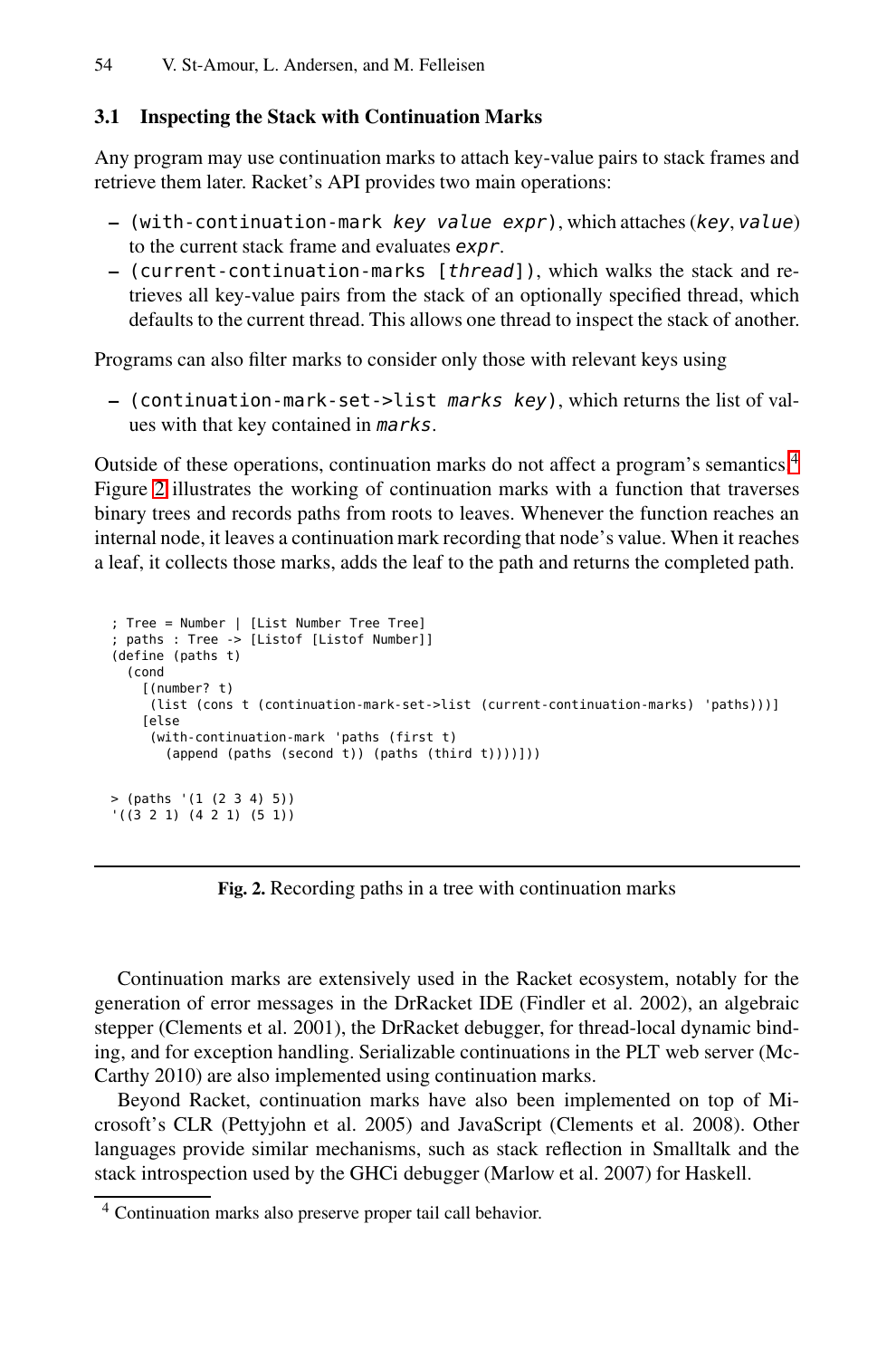### <span id="page-6-1"></span>**3.2 Feature-Specific Data Gathering**

During program execution, feature-specific plug-ins leave feature markers on the stack. The core profiler gathers these markers concurrently, using a sampling thread.

*Marking.* The author of a plug-in for the feature-specific profiler must change the implementation of the feature so that instances mark themselves with *feature marks*. It suffices to wrap the relevant code with with-continuation-mark. These marks allow the profiler to observe whether a thread is currently executing code related to a feature.

<span id="page-6-0"></span>Figure 3 shows an excerpt from the [in](#page-6-0)strumentation of Typed Racket assertions. The underlined conditional is responsible for performing the actual assertion. The feature mark's key should uniquely identify the construct. In this case, we use the symbol 'TR-assertion as key. Unique choices avoid false reports and interference by distinct plug-ins. As a consequence, our feature-specific profiler can present a unified report to users; it also implies that users need not select in advance the constructs they deem problematic.

The mark value—or *payload*—can be anything that identifies the instance of the feature to which the cost should be assigned. In figure 3, the payload is the source location of a specific assertion in the program, which allows the profiler to compute the cost of individual assertions.

Writing such plug-ins, while simple and non-intrusive, requires access to the implementation of the feature of interest. Because it does not require any specialized profiling knowledge, however, it is well within the reach of the authors of linguistic constructs.

```
(define-syntax (assert stx)
  (syntax-case stx ()
    [(assert v p) ; the compiler rewrites this to:
     (quasisyntax
       (let ([val v] [pred p])
        (with-continuation-mark 'TR-assertion (unsyntax (source-location stx))
          (if (pred val) val (error "Assertion failed.")))))]))
```
**Fig. 3.** Instrumentation of assertions (excerpt)

*Antimarking.* Features are seldom "leaves" in a program; feature code usually runs user code whose execution time may not have to count towards the time spent in the feature. For example the profiler must not count the time spent in function bodies towards the function call protocol for keyword arguments.

To solve this problem, a feature-specific profiler expects *antimarks* on the stack. Such antimarks are continuation marks with a distinguished value that delimit a feature's code. Our protocol dictates that the continuation mark key used by an antimark is the same as that of the feature it delimits and that they use the 'antimark symbol as payload. Figure 4 illustrates the idea with code that instruments a simplified version of Racket's optional and keyword argument protocol. In contrast, assertions do not require antimarks because user code evaluation happens outside the marked region.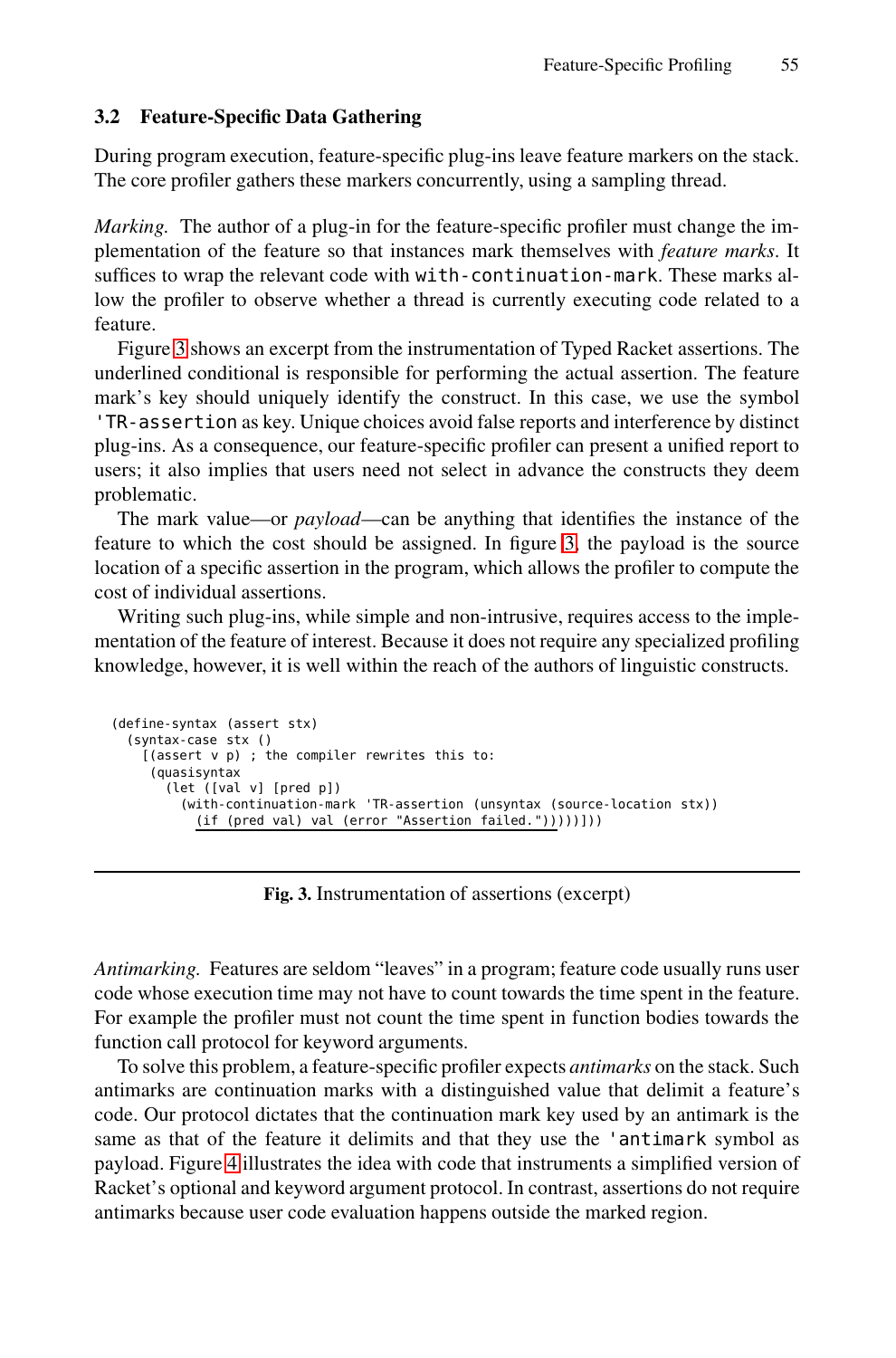```
(define-syntax (lambda/keyword stx)
  (syntax-case stx ()
[(lambda/keyword formals body) ; the compiler rewrites this to:
     (quasisyntax
       (lambda (unsyntax (handle-keywords formals))
         (with-continuation-mark 'kw-opt-protocol (unsyntax (source-location stx))
           (; parse keyword arguments, compute default values, ...
            (with-continuation-mark 'kw-opt-protocol 'antimark
              body)))))])) ; body is use-site code
```
**Fig. 4.** Use of antimarks in instrumentation

The analysis phase recognizes antimarks and uses them to cancel out feature marks. Time is attributed to a feature only if the most recent mark is a feature mark. If it is an antimark, the program is currently executing user code, which should not be counted.

*Sampling.* During program execution, our profiler's sampling thread periodically collects and stores continuation marks from the main thread. The sampling thread has knowledge of the keys used by feature marks and collects marks for all features at once.

## **3.3 Analyzing Feature-Specific Data**

After the progra[m execution t](#page-6-1)erminates, the core profiler analyzes the data collected by the sampling thread to produce a feature cost report.

*Cost assignment.* The profiler uses a standard sliding window technique to assign a time cost to each sample based on the elapsed time between the sample, its predecessor and its successor. Only samples with a feature mark as the most recent mark contribute time towards features.

*Payload grouping.* As explained in section 3.2, payloads identify individual feature instances. Our accounting algorithm groups samples by payload and adds up the cost of each sample; the sums correspond to the cost of each fea[tu](#page-7-0)re instance. Our profiler then generates reports for each feature, using payloads as keys and time costs as values.

<span id="page-7-0"></span>*Report composition.* Finally, after generating individual feature reports, our profiler combines them into a unified report. Constructs absent from the program or those inexpensive enough to never be sampled are pruned to avoid clutter. The report lists features in descending order of cost, and does likewise for instances within feature reports.

Figure 5 shows a feature profile for a Racket implementation of the FizzBuzz<sup>5</sup> program with an input of 10,000,000. Most of the execution time is spent printing numbers not divisible by either 3 or 5 (line 16), which includes most numbers. About a second is spent in generic sequence dispatch; the range function produces a list, but the for iteration form accepts all sequences and must therefore process its input generically.

<sup>5</sup> http://imranontech.com/2007/01/24/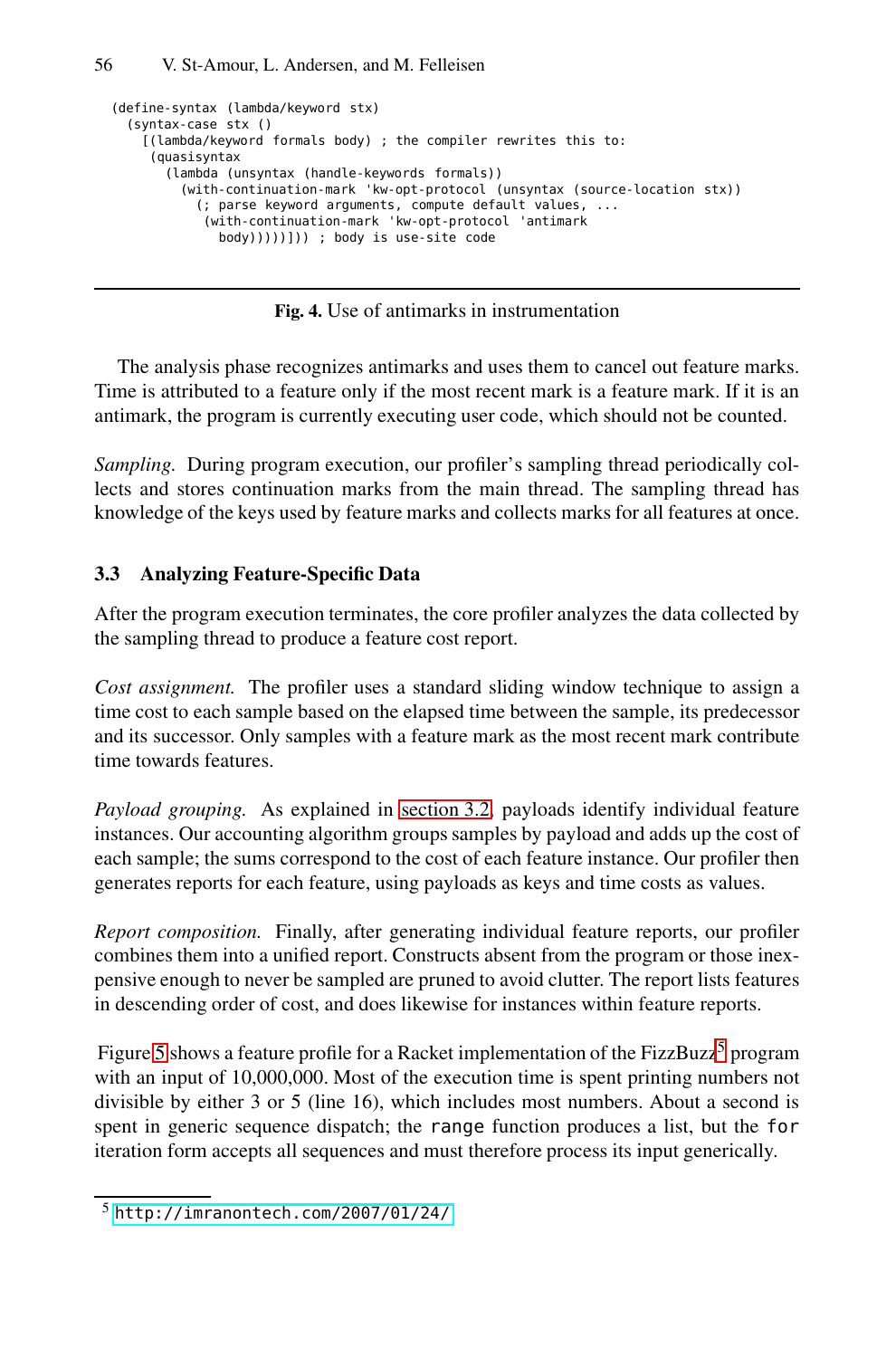```
10 (define (fizzbuzz n)<br>11 (for ([i (range n)
11 (for ([i (range n)]))
         (cond13 [(divisible i 15) (printf "FizzBuzz\n")]
14 [(divisible i 5) (printf "Buzz\n")]
15 [(divisible i 3) (printf "Fizz\n')]<br>16 [else (or inff "<math>\approx a</math>n" i)](printf "∼a\n" i)])))
\frac{17}{18}18 (feature-profile<br>19 (fizzbuzz 1000
       19 (fizzbuzz 10000000))
                                                                 Output accounts for 68.22% of
                                                                 running time (5580 / 8180 ms)
                                                                   4628 ms : fizzbuzz.rkt:16:24
                                                                   564 ms : fizzbuzz.rkt:15:24
                                                                   232 ms : fizzbuzz.rkt:14:24
                                                                   156 ms : fizzbuzz.rkt:13:24
                                                                 Generic sequences account for 11.78%
                                                                 of running time (964 / 8180 ms)
                                                                    964 ms : fizzbuzz.rkt:11:11
```
**Fig. 5.** Feature profile for FizzBuzz

# **4 Profiling Rich Features**

The basic architecture assumes that the plac[ement of a f](#page-15-0)eature and the location where it incurs a run-time costs are the same or in one-to-one correspondence. In contrast to such *structurally simple* features, some, such as contracts, cause time consumption in many different places, and in other cases, such as Marketplace processes, several different instances of a construct contribute to a single cost center. We call the latter kind of linguistic features *structurally rich*.

While the creator of a structurally rich feature can use a basic plug-in to measure some aspects of its cost, it is best to adapt a different strategy for evaluating such features. This section shows how to go about such an adaptation. Section 6.2 illustrates with an example how to migrate from a basic plug-in to one appropriate for a structurally rich feature.

## **4.1 Custom Payloads**

Instrumentation for structure-rich features uses arbitrary values as mark payloads instead of locations.

<span id="page-8-0"></span>*Contracts.* Our contract plug-in uses *blame objects* as payloads. A blame object explains contract violation[s a](#page-8-0)nd pinpoints the faulty party; every time an object traverses a higher-order contract boundary, the contract system attaches a blame object. Put differently, a blame object holds enough information—the contract to check, the name of the contracted value, and the names of the components that agreed to the contract—to reconstruct a complete picture of contract checking events.

*Marketplace processes.* The Marketplace plug-in uses process names as payloads. Since current-continuation-marks gathers all the marks currently on the stack, the sampling thread can gather *core samples*. <sup>6</sup> Because Marketplace VMs are spawned and transfer control using function calls, these core samples include not only the current process but also all its ancestors—its parent VM, its grandparent, etc.

<sup>6</sup> In analogy to geology, a core sample includes marks from the entire stack.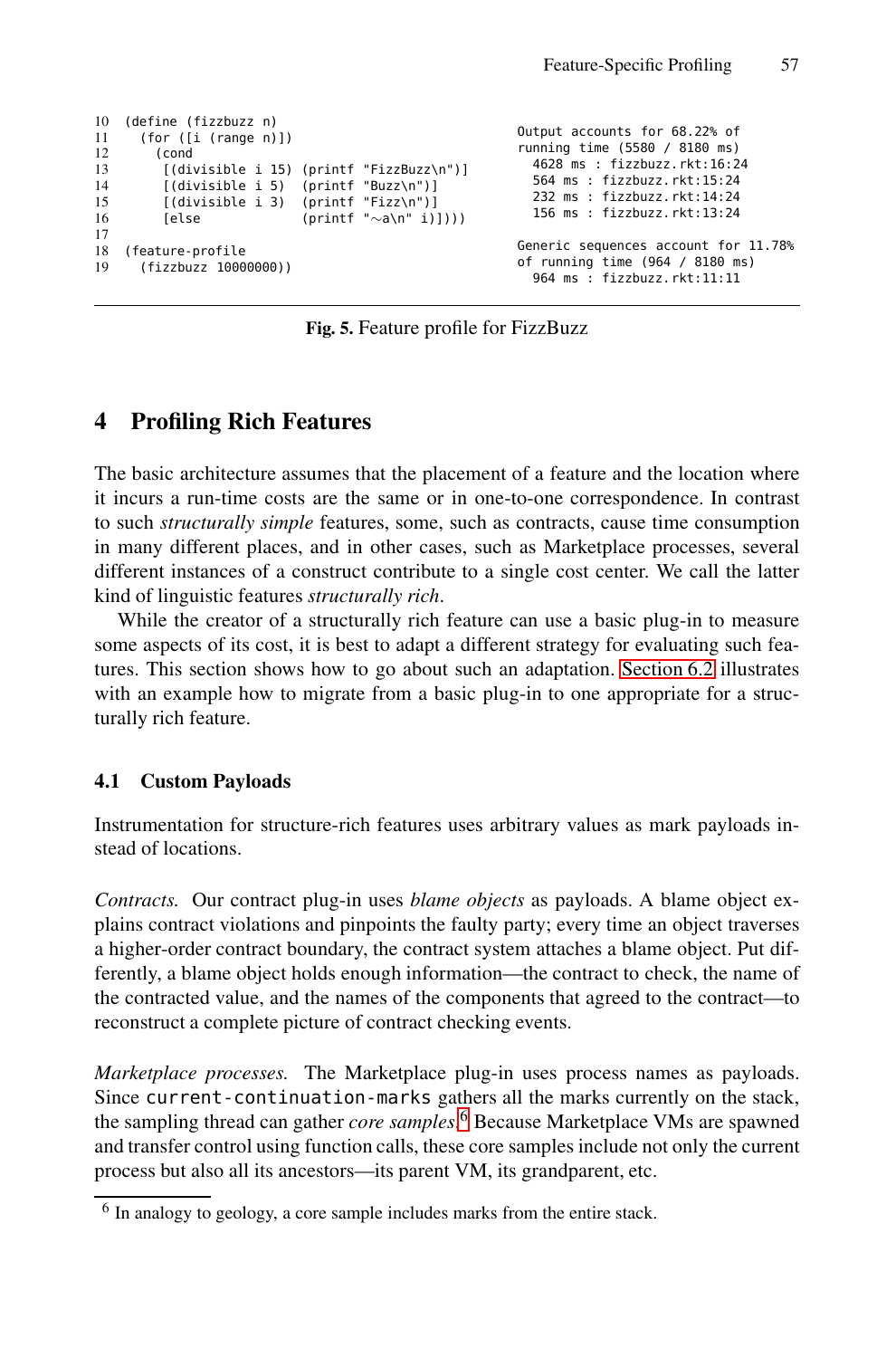<span id="page-9-0"></span>

**Fig. 6.** Module graph and by-value views of a contract boundary

*Parser backtracking.* The Parsack plug-in combines three values into a payload: the source location of the current disjunction, the index of the active branch within the disjunction, and the offset in the input where the parser is currently matching. Because parsing a term may require recursively parsing sub-terms, the Parsack plug-in gathers core samples that allow it to attribute time to all active non-terminals.

While storing rich payloads is attractive, plug-in writers must avoid excessive computation or allocation when constructing payloads. Even though the profiler uses sampling, payloads are constructed every time feature code is executed, whether or not the sampler observes it.

## **4.2 Analyzing Rich Features**

Programmers usually cannot directly digest information generated via custom payloads. If a feature-specific plug-in uses such payloads, its creator should implement an analysis pass that generates user-facing reports.

*Contracts.* The goal of the contract plug-in is to report which pairs of parties impose contract checking, a[nd](#page-9-0) how much the checking costs. Hence, the analysis aims to provide an at-a-glance overview of the cost of each contract and boundary.

To this end, our analysis generates a *module graph* view of contract boundaries. This graph shows modules as nodes, contract boundaries as edges and contract costs as labels on edges. Because typed-untyped boundaries are an important source of contracts, the module graph distinguishes typ[ed](#page-9-0) modules (in green) from untyped modules (in red). To generate this view, our analysis extracts component names from blame objects. It then groups payloads that share pairs of parties and computes costs as discussed in section 3.3. The top-right part of figure 6 shows the module graph for a program that constructs two random matrices and multiplies them. This code resides in an untyped module, but the matrix functions of the math library reside in a typed module. Hence linking the client and the library introduces a contract boundary between them.

In addition to the module graph, our feature-specific profiler provides other views as well. For example, the bottom portion of figure 6 shows the *by-value* view, which provides fine-grained information about the cost of individual contracted values.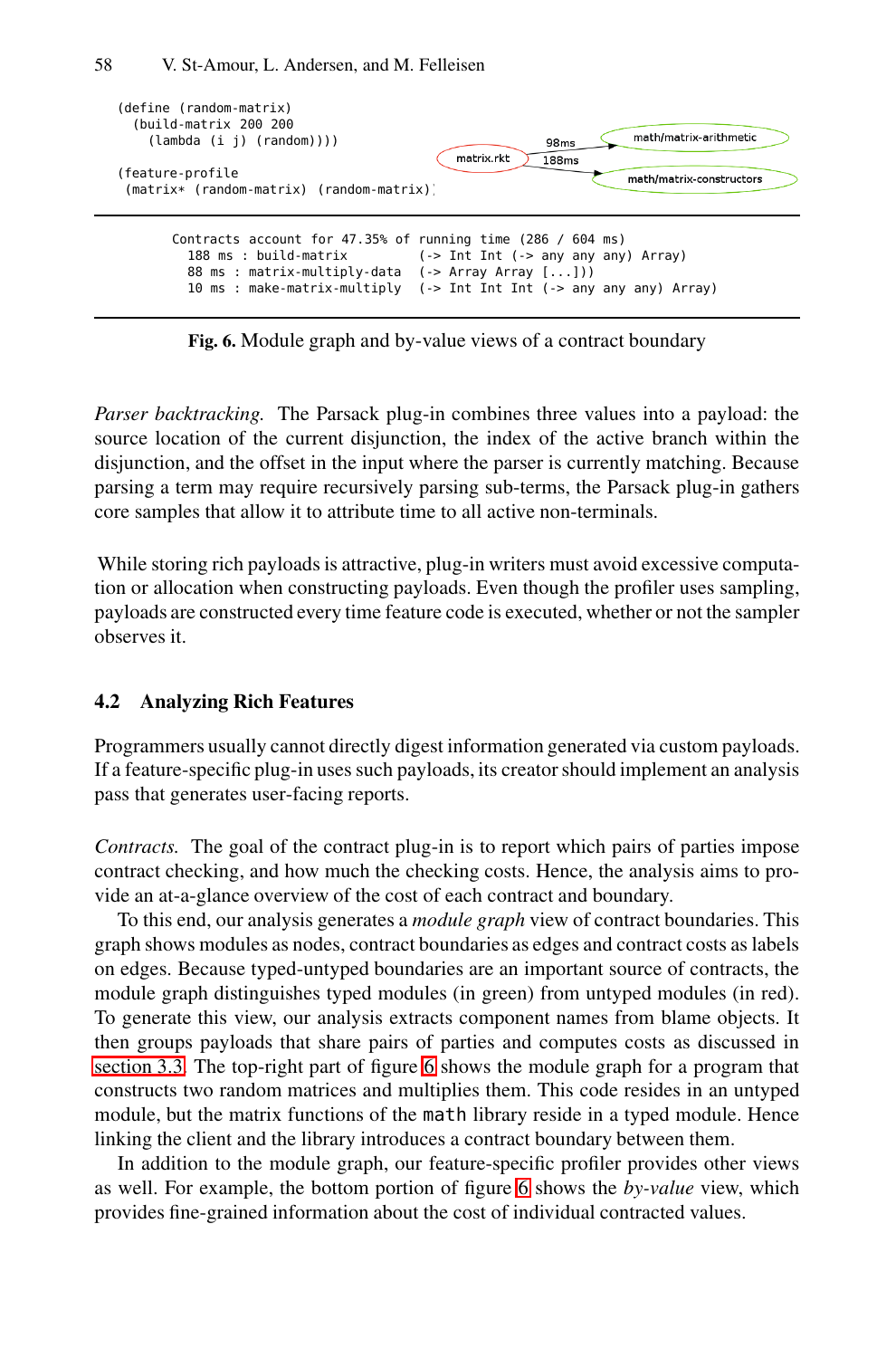*Marketplace Processes.* The goal of our feature-specific analysis for Marketplace processes is to assign costs to individual processes and VMs, as opposed to the code they execute. Marketplace feature marks use the names of processes and VMs as payloads, which allows the plug-in to distinguish separate processes executing the same code.

Our analysis uses full core samples to attribute costs to VMs based on the costs of their children. These core samples record the entire ancestry of processes in the same way the call stack records function calls. We exploit that similarity and reuse standard edge profiling techniques to attribute costs to the entire ancestry of a process.

| Total Time Self Time |               | Name                                                                                         | Local%                |
|----------------------|---------------|----------------------------------------------------------------------------------------------|-----------------------|
| 100.0%               | 32.3%         | ground<br>(tcp-listener 5999 ::1 53588)<br>tcp-driver<br>(tcp-listener 5999 ::1 53587)<br>11 | 33.7%<br>9.6%<br>2.6% |
| 33.7%<br>2.6%<br>[ ] | 33.7%<br>2.6% | (tcp-listener 5999 ::1 53588)<br>(tcp-listener 5999 ::1 53587)                               |                       |

**Fig. 7.** Marketplace process accounting (excerpt)

Figure 7 shows the accounting from a Marketplace-based echo server. The first entry of the profile shows the ground VM, which spawns all other VMs and processes. The rightmost column shows how execution time is split across the ground VM's children. Of note are the processes handling requests from two clients. As reflected in the profile, the client on port 53588 is sending ten times as much input as the one on port 53587.

*Parser backtracking.* The feature-specific analysis for Parsack determines how much time is spent backtracking for each branch of each disjunction. The source locations and input offsets in the payload allows the plug-in to identify each unique visit that the parser makes to each disjunction during parsing.

We detect backtracking as follows. Because disjunctions are ordered, the parser must have backtracked from branches 1 through  $n - 1$  once it reaches the *n*th branch of a disjunction. Therefore, whenever the analysis observes a sample from branch *n* of a disjunction at a given input location, it attributes backtracking costs to the preceding branches. It computes that cost from the samples taken in these branches at the same input location. As with the Marketplace plug-in, the Parsack plug-in uses core samples and edge profiling to handle the recursive structure of the parsing process.

Figure 8 shows a simple parser that first attempts to parse a sequence of bs followed by an a, and in case of failure, backtracks in order to parse a sequence of bs. The right portion of figure 8 shows the output of the feature-specific profiler when running the parser on a sequence of 9,000,000 bs. It confirms that the parser had to backtrack from the first branch after spending almost half of the program's execution attempting it. Swapping the \$a and \$b branches in the disjunction eliminates this backtracking.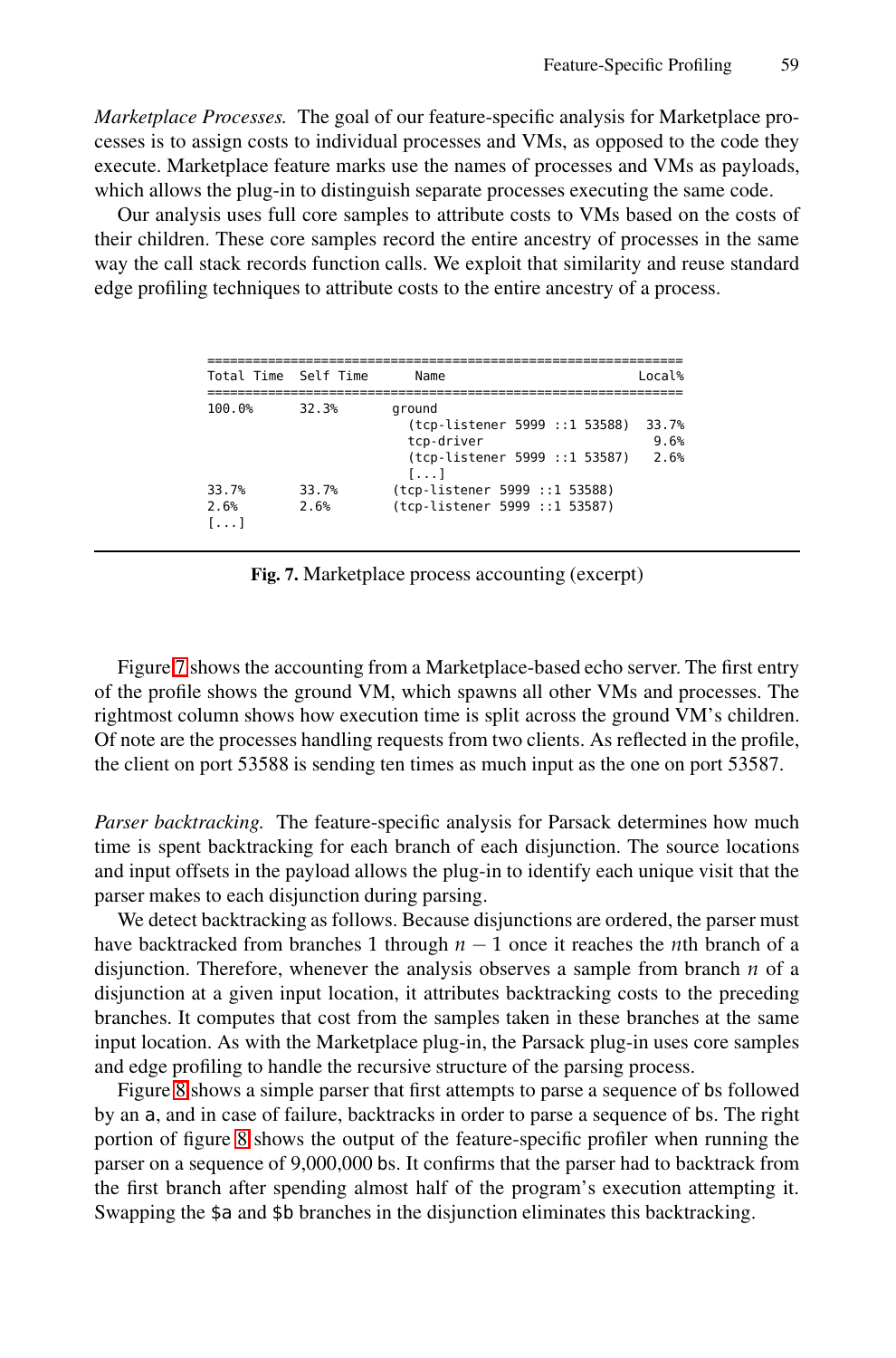| 26 (define \$a (compose \$b (char $#$ \a)))                                                            |        |
|--------------------------------------------------------------------------------------------------------|--------|
| 27 (define $sb$ ( <or> (compose (char <math>#</math>\b) <math>sb</math>)<br/>Parsack Backtracking</or> |        |
| 28<br>(nothing))                                                                                       |        |
| $29$ (define \$s ( <or> (try \$a) \$b))<br/>Time (ms / %) Disiunction</or>                             | Branch |
| 30                                                                                                     |        |
| 31 (feature-profile (parse \$s input))<br>ab.rkt:29:12<br>2076<br>46%                                  |        |

**Fig. 8.** An example Parsack-based parser and its backtracking profile

# **5 Instrumentation Control**

As described, plug-ins insert continuation marks regardless of whether a programmer wishes to profile or not. We refer to this as *active marking*. For features where individual instances perform a significant amount of work, such as contracts, the overhead of active marks is usually not observable. For other features, such as fine-grained console output where the aggregate cost of individually inexpensive instances is significant, the overhead of marks can be problematic. In such situations, programmers want to control *when* marks are applied on a by-execution basis.

In addition, programmers may also want to control *where* mark insertion takes place to avoid reporting costs in code that they cannot modify or wish to ignore. For instance, reporting that some function in the standard library performs a lot of pattern matching is useless to most programmers; they cannot fix it.

To establish control over the *when* and *where* of continuation marks, our framework introduces the notion of *latent marks*. A latent mark is an annotation that, on demand, can be turned into an active mark by a preprocessor or a compiler pass. We distinguish between *syntactic latent marks* for use with featur[es](#page-11-0) implemented using metaprogramming and *functional latent marks* for use with library or runtime functions.

#### **5.1 Syntactic Latent Marks**

<span id="page-11-0"></span>Syntactic latent marks exist as annotations on the intermediate representation (IR) of user code. To add a latent mark, the implementation of a feature leaves tags<sup>7</sup> on the residual program's IR instead of directly inserting feature marks. These tags are discarded after compilation and thus have no run-time effect on the program. Other metaprograms or the compiler can observe latent marks and turn them into active marks.

Our implementation uses Racket's *compilation handler* mechanism to interpose the activation pass between macro-expansion and the compiler's front end with a commandline flag that enables the compilation handler. The compilation handler then traverses the input program, replacing any syntactic latent mark it finds with an active mark. Because latent marks are implicitly present in user code, no library recompilation is necessary. The programmer must merely recompile the code to be profiled.

<sup>7</sup> We use Racket's syntax property mechanism, but any IR tagging mechanism would apply.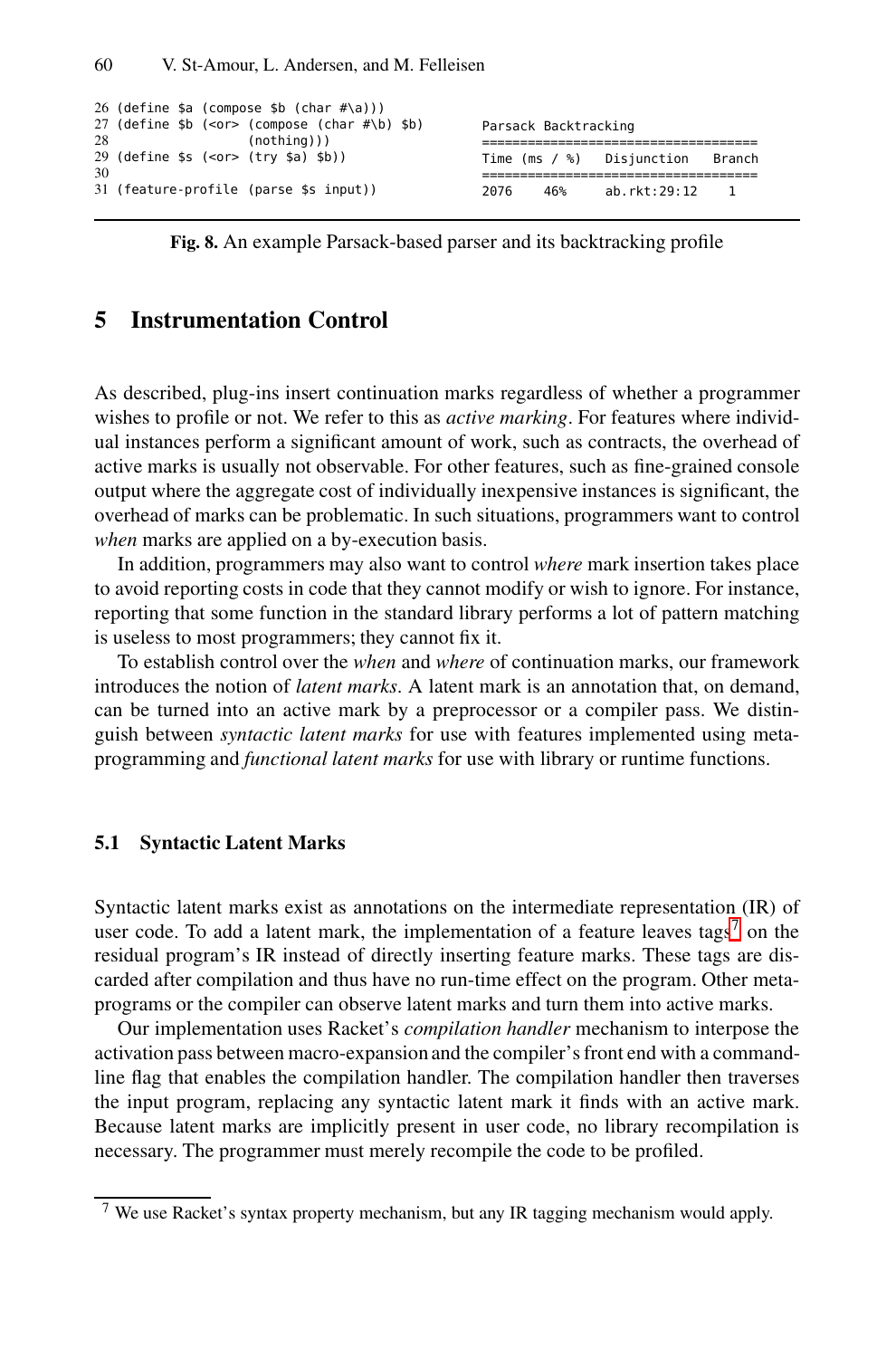This method applies only to features implemented using meta-programming. Because Racket relies heavily on syntactic extension, most of our plug-ins use syntactic latent marks.

# **5.2 Functional Latent Marks**

<span id="page-12-0"></span>Functional latent marks offer an alternative to syntactic latent marks. Instead of tagging the programmer's code, a preprocessor or compiler pass recognizes calls to featurerelated functions and rewrites the programmer's code to wrap such calls with active marks. Like syntactic latent marks, functional latent marks require recompilation of user code that uses the relevant functions. They do not, however, require recompiling libraries that *provide* feature-related functions, which makes them appropriate for functions provided as runtime primitives.

# **6 Evaluation**

Our evaluation addresses two promises concerning feature-specific profiling: that measuring in a feature-specific way supplies useful insights into performance problems, and that it is easy to implement new plug-ins. This section first presents case studies that demonstrate how feature-specific profiling improves the performance of programs. Then it reports on the amount of effort required to implement plug-ins. The online version of this paper<sup>8</sup> includes an appendix that discusses run-time overhead.

## **6.1 Case Studies**

To be useful, a feature-specific profiler must accur[at](#page-13-1)ely identify specific uses of features that are responsible for significant performance costs in a given program. Furthermore, an ideal profiler must provide *actionable* information, that is, its reports must point programmers towards solutions. Ideally, it will also provide *negative* information, i.e., confirm that some constructs need not be investigated.

We present three case studies suffering from the overhead of specific features. Each subsection describes a program, summarizes the feature-specific profiler's feedback, and explains the changes that directly follow from the report. Figure 9 presents the results of comparing execution times before and after the changes. It also includes results from two additional programs—a sound synthesis engine and a Shill-based automatic grading script—which we do not discuss due to a lack of space.

**Maze Generator.** Our first case study employs a Typed Racket version of a maze generator, due to Olin Shivers. For scale, the maze generator is 758 lines of code. The program generates a maze on a hexagonal grid, ensures that it is solvable, and prints it.

According to the feature profile, 55% of the execution time is spent performing output. Three calls to display, each responsible for printing part of the bottom of hexagons, stand out as especially expensive. Printing each part separately results in a

<sup>8</sup> http://www.ccs.neu.edu/racket/pubs/#cc15-saf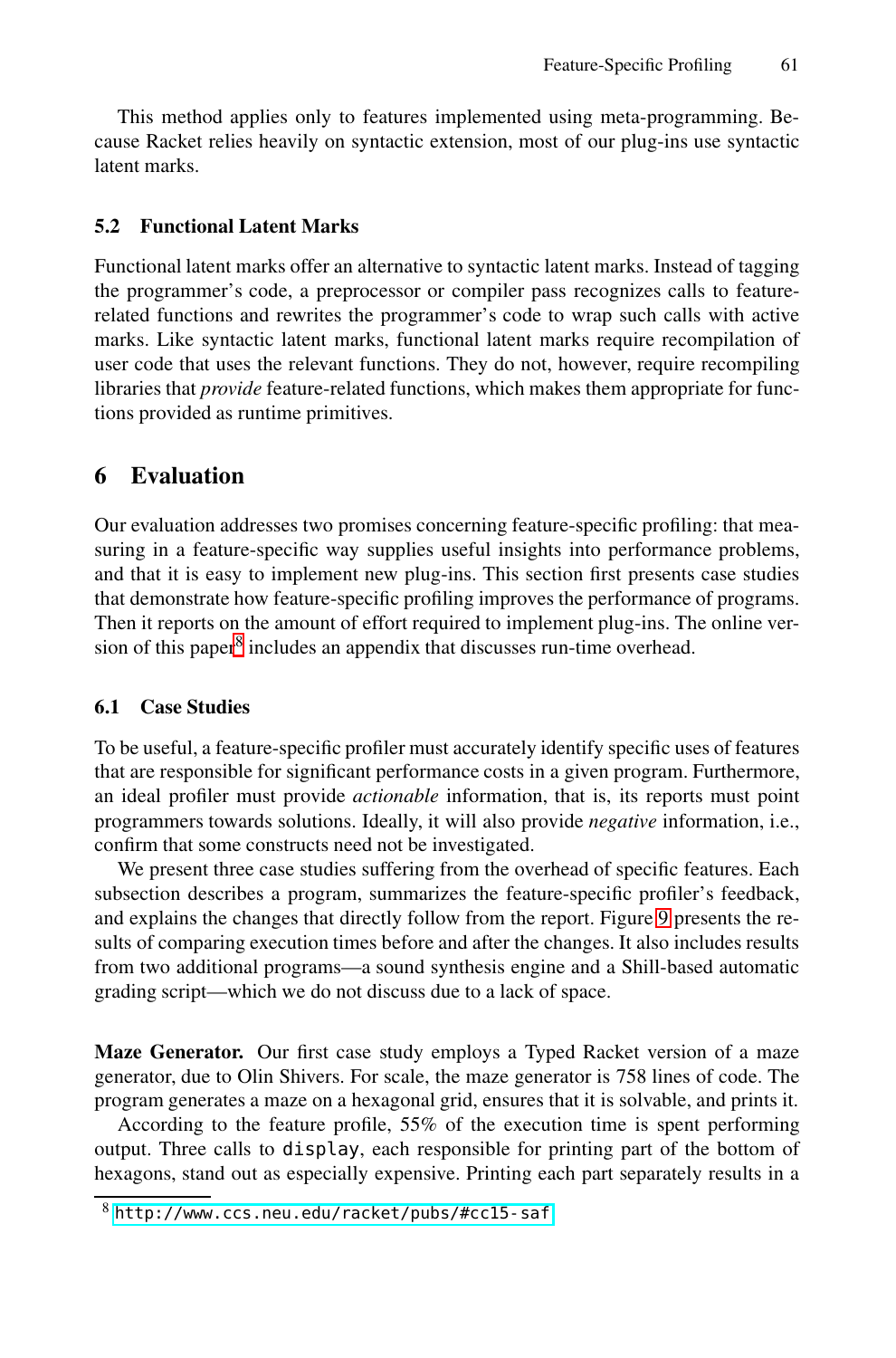<span id="page-13-1"></span>

<span id="page-13-0"></span>Results are the mean of 30 executions on a 6-core 64-bit Debian GNU/Linux system with 12GB of RAM. Because Shill only supports FreeBSD, results for *grade* are from a 6-core FreeBSD system with 6GB of RAM. Error bars are one standard deviation on either side.

**Fig. 9.** Execution time after profiling and improveme[nts](#page-13-2) (lower is better)

large number of single-character output operations. This report suggests fusing all three output operations into one. Following this advice results in a  $1.39\times$  speedup.

Inside an inner loop, a dynamic type assertion enforces an invariant that the type system cannot guarantee statically. Even though this might raise concerns with a costconscious programmer, the profile reports that the time spent in the cast is negligible.

**Marketplace-Based SSH Server.** Our second case study involves an SSH server<sup>9</sup> written using the Marketplace library. For scale, the SSH server is 3,762 lines of code. To exercise it, a driver script starts the server, connects to it, launches a Racket read-evalprint-loop on the host, evaluates the expression (+ 1 2 3 4 5 6), disconnects and terminates the server.

<span id="page-13-2"></span>As figure 10 shows, our feature-specific profiler brings out two useful facts. First, two *spy* processes—the tcp-spy process and the boot process of the ssh-session VM account for over 25% of the total execution time. In Marketplace, spies are processes that observe other processes for logging purposes. The SSH server spawns these spy processes even when logging is ignored, resulting in unnecessary overhead.

[Second, contracts account for](https://github.com/tonyg/marketplace-ssh) close to 67% of the running time. The module view, of which figure 11 shows an excerpt, reports that the majority of these contracts lie at the boundary between the typed Marketplace library and the untyped SSH server. We can selectively remove these contracts in one of two ways: by adding types to the SSH server or by disabling typechecking in Marketplace.

Disabling spy processes and type-induced contracts results in a speedup of around  $4.41 \times$ . In addition to these two areas of improvement, the feature profile also provides

<sup>9</sup> https://github.com/tonyg/marketplace-ssh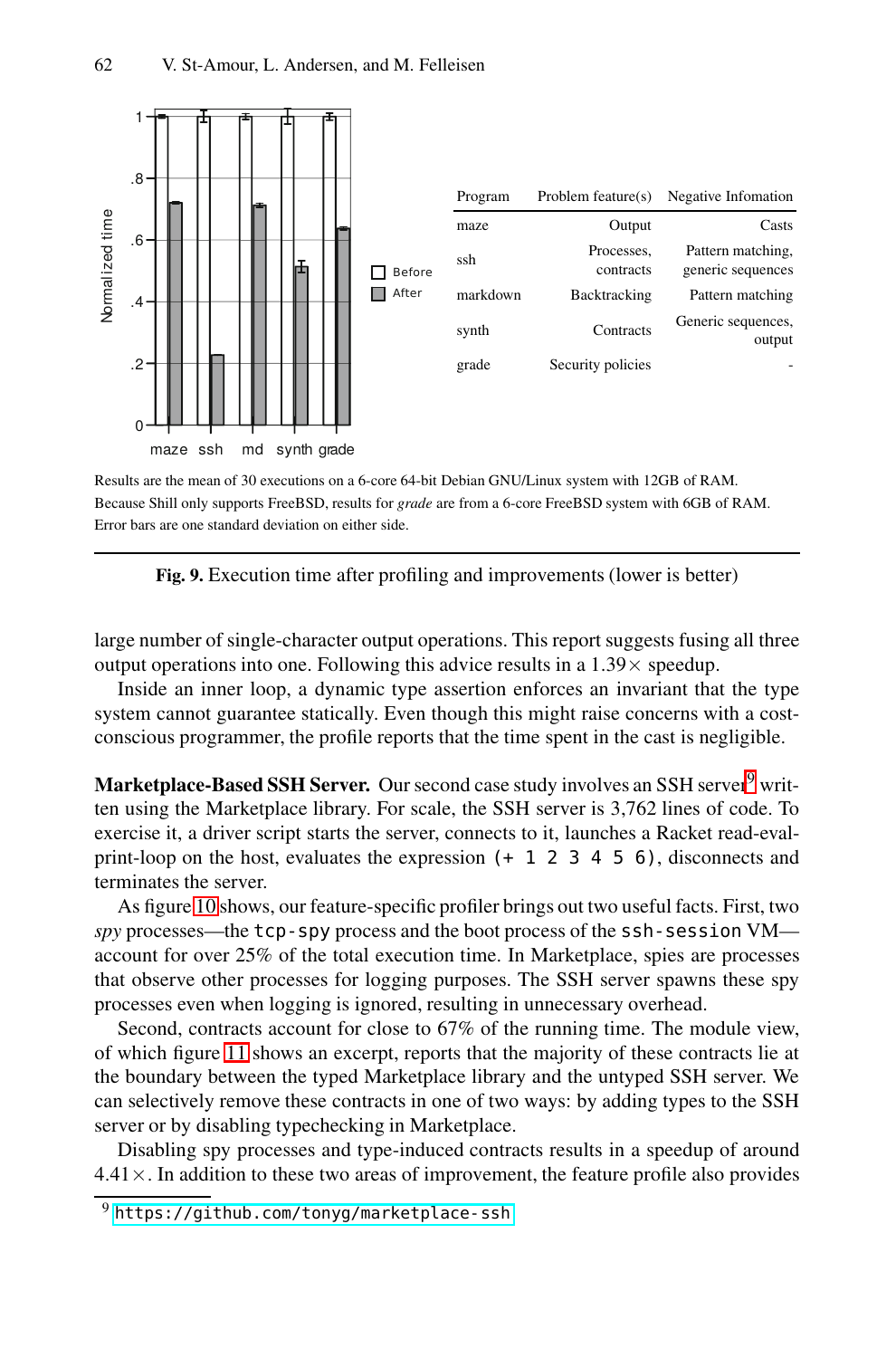negative information: pattern matching and generic sequences, despite being used pervasively, account for only a small fraction of the server's running time.

| Marketplace Processes |       |                                                                                                                                                                                                                          |        |
|-----------------------|-------|--------------------------------------------------------------------------------------------------------------------------------------------------------------------------------------------------------------------------|--------|
| Total Time Self Time  |       | Name                                                                                                                                                                                                                     | Local% |
| $100.0%$ 3.8%         |       | ground                                                                                                                                                                                                                   |        |
|                       |       | ssh-session-vm                                                                                                                                                                                                           | 51.2%  |
|                       |       | tcp-spy                                                                                                                                                                                                                  | 19.9%  |
|                       |       | (tcp-listener 2322 ::1 44523)<br>$[\ldots]$                                                                                                                                                                              | 19.4%  |
| 51.2%                 | 1.0%  | ssh-session-ym                                                                                                                                                                                                           |        |
|                       |       | ssh-session                                                                                                                                                                                                              | 31.0%  |
|                       |       | (#:boot-process ssh-session-vm) 14.1%<br>[]                                                                                                                                                                              |        |
| 19.9%                 | 19.9% | tcp-spy                                                                                                                                                                                                                  |        |
| 7.2%<br>$[\ldots]$    | 7.2%  | (#:boot-process ssh-session-vm)                                                                                                                                                                                          |        |
| 1. 1                  |       | Contracts account for $66.93\%$ of running time $(3874 / 5788 \text{ ms})$<br>1496 ms : add-endpoint $(-\ge$ pre-eid? role? $[]$ add-endpoint?)<br>1122 ms : process-spec $(-)$ $(-)$ $\infty$ $[-)$ $\infty$ $[$ ]) any |        |
| []                    |       | Pattern matching accounts for 0.76% of running time (44 / 5788 ms)                                                                                                                                                       |        |
| $[\ldots]$            |       | Generic sequences account for 0.35% of running time (20 / 5788 ms)                                                                                                                                                       |        |

**Fig. 10.** Profiling results for the SSH server (excerpt)



**Fig. 11.** [Module grap](https://github.com/greghendershott/markdown)h view for the SSH server (excerpt)

Markdown Parser. Our last case study involves a Parsack-based Markdown parser, <sup>10</sup> due to Greg Hendershott. For scale, the Markdown parser is 4,058 lines of Racket code. To profile the parser, we ran it on  $1,000$  lines of sample text.<sup>11</sup>

As figure 12 shows, backtracking from three branches took noticeable time and accounted for 34%, 2%, and 2% of total execution time, respectively. Based on the tool's

<sup>10</sup> https://github.com/greghendershott/markdown

<sup>&</sup>lt;sup>11</sup> An excerpt from "The Time Machine" by H.G. Wells.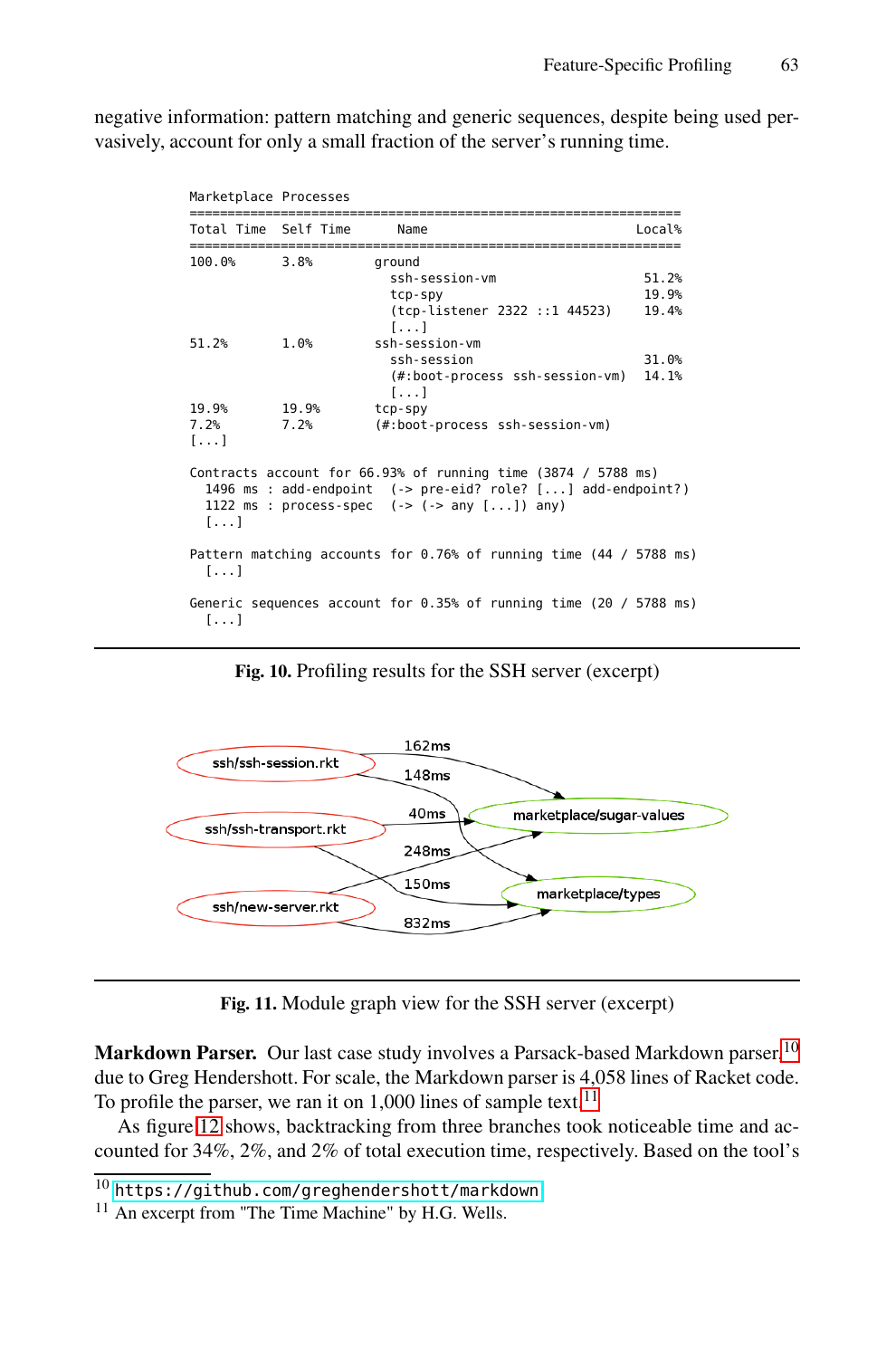report, we moved the problematic branches further down in their enclosing disjunction, which produced a speedup of 1.40×.

For comparison, Parsack's author, Stephen Chang, manually optimized the same version of the Markdown parser using ad-hoc, low-level instrumentation and achieved a speedup of  $1.37 \times$ . Using our tool, the second author, with no knowledge of the parser's internals, was able to achieve a similar speedup in only a few minutes of work.

<span id="page-15-0"></span>The feature-specific profiler additionally confirmed that pattern matching accounted for a negligible amount of the total running time.

| Parsack Backtracking                                |                    |                                                                                                        |                         |  |
|-----------------------------------------------------|--------------------|--------------------------------------------------------------------------------------------------------|-------------------------|--|
|                                                     |                    | Time $(ms / %)$ Disjunction                                                                            | Branch                  |  |
| 5809.5<br>366.5<br>313.5<br>$\left[ \ldots \right]$ | 34%<br>$2\%$<br>2% | markdown/parse.rkt:968:7<br>parsack/parsack.rkt:449:27<br>markdown/parse.rkt:670:7                     | 8<br>1<br>$\mathcal{P}$ |  |
|                                                     |                    | Pattern matching accounts for 0.04% of running time (6 / 17037 ms)<br>6 ms : parsack/parsack.rkt:233:4 |                         |  |

**Fig. 12.** Profiling results for the Markdown parser (excerpt)

## **6.2 Plug-in Implementation Effort**

[W](#page-7-1)riting feature-specific plug-ins is a low-effort endeavor. It is easily within reach for the authors of linguistic libraries because it does not require advanced profiling knowledge. To support this claim, we start with anecdotal evidence from observing the author of the Marketplace library implement feature-specific profiling support for it.

Mr. Garnock-Jones, an experienced Racket programmer, implemented the plug-in himself, with the first author acting as interactive documentation of the framework. Implementing the first version of the plug-in took about 35 minutes. At that point, Mr. Garnock-Jones had a working process profiler that performed the basic analysis described in section 3.3. Adding a feature-specific analysis took an additional 40 minutes. Less experienced library authors may require more time for a similar task. Nonetheless, we consider this amount of effort to be quite reasonable.

| Feature                        | Instrumentation LOC Analysis LOC |     |  |
|--------------------------------|----------------------------------|-----|--|
| Output                         | 11                               |     |  |
| Generic sequences              | 18                               |     |  |
| Type casts and assertions      | 37                               |     |  |
| Shill security policies        | 23                               |     |  |
| Pattern matching               | 18                               |     |  |
| Optional and keyword arguments | 50                               |     |  |
| Method dispatch                | 12                               |     |  |
| Contracts                      | 183                              | 672 |  |
| Marketplace processes          |                                  |     |  |
| Parser non-terminals           | 18                               | 60  |  |

|  |  | Fig. 13. Instrumentation and analysis LOC per feature |  |  |  |  |
|--|--|-------------------------------------------------------|--|--|--|--|
|--|--|-------------------------------------------------------|--|--|--|--|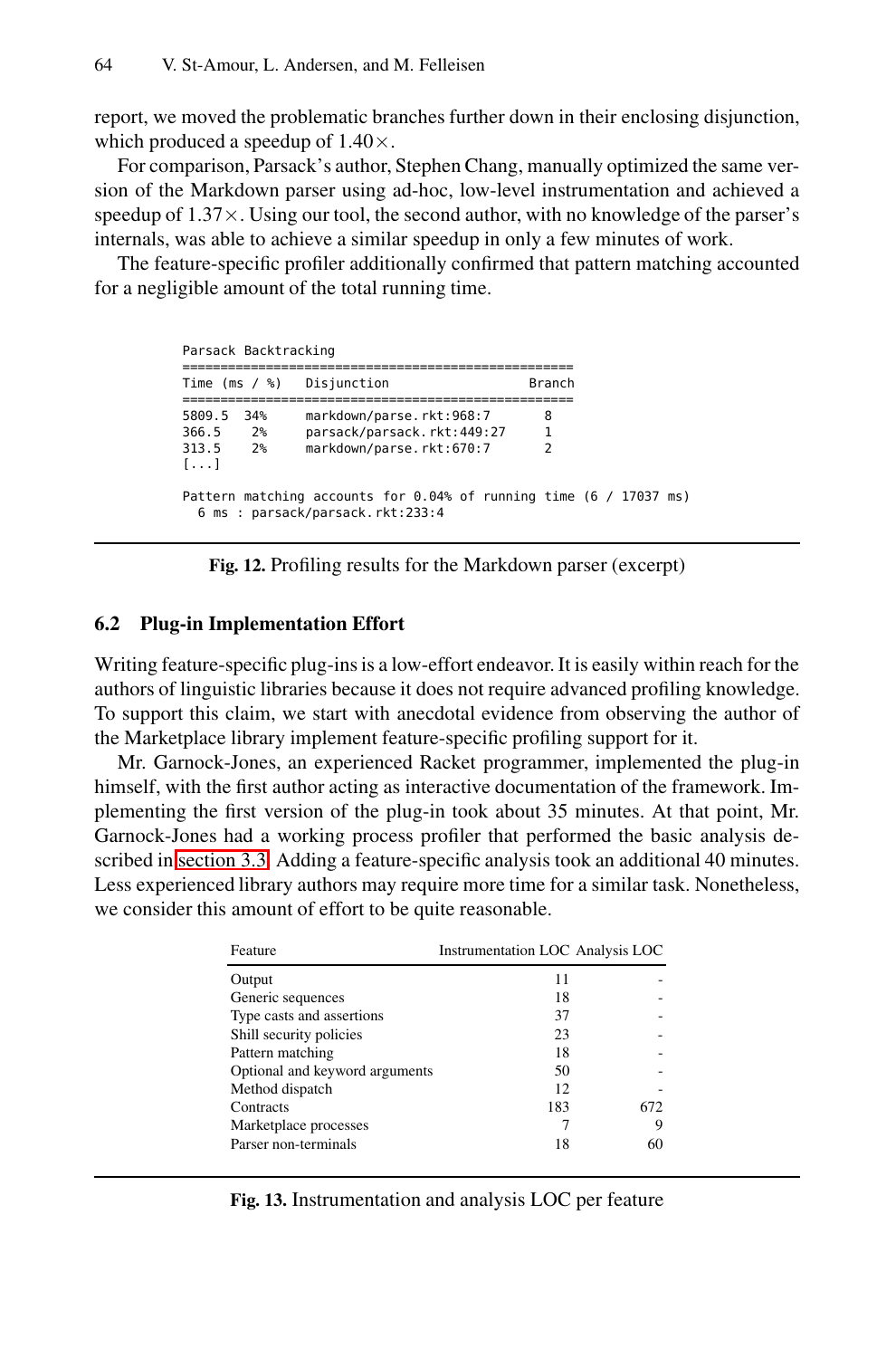For the remaining features, we report the number of lines of code for each plug-in in figure 13. The third column reports the number of lines of domain-specific analysis code. The basic analysis is provided as part of the framework. The line counts for Marketplace and Parsack do not include the portions of Racket's edge profiler that are re-linked into the plug-ins, which account for 506 lines. With the exception of contract instrumentation—which covers multiple kinds of contracts and is spread across the 16,421 lines of the contract system—instrumentation is local and non-intrusive.

# **7 Limitations**

Our specific approach to feature-specific profiling applies only to certain kinds of linguistic constructs. This section describes cases that our feature-specific profiler should but cannot support. Those limitations are not fundamental to the idea of feature-specific profiling and could be addressed by different approaches to data gathering.

*Control features.* Because our instrumentation strategy relies on continuation marks, it does not support features that interfere with marks. This rules out non-local control features that unroll the stack, such as exception raising.

*Non-observable features.* The sampler must be able to observe a feature in order to profile it. This rules out uninterruptible features, e.g., struct allocation, or FFI calls, which do not allow the sampling thread to be scheduled during their execution. Other obstacles to observability include sampling bias (Mytkowicz et al. 2010) and instances that execute too quickly to be reliably sampled.

*Diffuse features.* Some features, such as garbage collection, have costs that are diffused throughout the program. This renders mark-based instrumentation impractical. An event-based approach, such as Morandat et al.'s (2012), would fare better. The use of events would also make feature-specific profiling possible in languages that do not support stack inspection.

# **8 Related Work**

Programmers already have access to a wide variety of performance tools that are complementary to feature-specific profilers. This section compares our work to those approaches that are closely related.

# **8.1 Traditional Profiling**

Profilers have been successfully used to diagnose performance issues for decades. They most commonly report on the consumption of time, space and I/O resources. Traditional profilers group costs according to program organization, be it static—e.g., per function—or dynamic—e.g., per HTTP request. Feature-specific profilers group costs according to linguistic features and specific feature instances.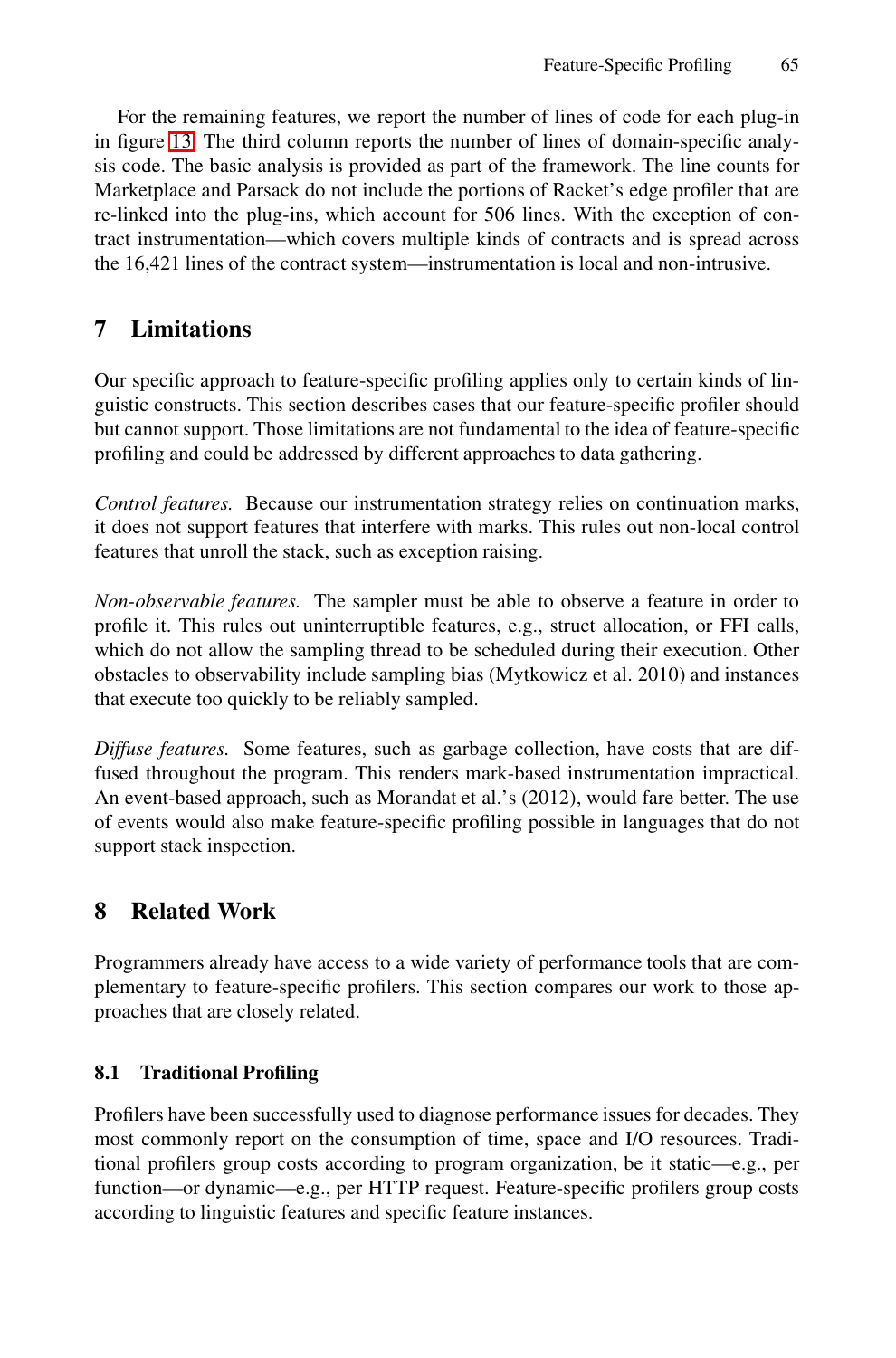Each of these views is useful in different contexts. For example, a feature-specific profiler's view is most useful when non-local feature costs make up a significant portion of a program's running time. Traditional profilers may not provide actionable information in such cases. Furthermore, by identifying costly features, feature-specific profilers point programmers towards potential solutions, namely correcting feature usage. In contrast, traditional profilers often report costs without helping find solutions. Conversely, traditional profilers may detect a broader range of issues than feature-specific profilers, such as inefficient algorithms, which are invisible to feature-specific profilers.

## **8.2 Vertical Profiling**

A vertical profiler (Hauswirth et al. 2004) attempts to see through the use of high-level language features. It therefore gathers information from multiple layers—hardware performance counters, operating system, virtual machine, libraries—and correlates them into a gestalt of program performance.

Vertical profiling focuses on helping programmers understand how the interaction between layers affects their program's performance. By comparison, feature-specific profiling focuses on helping them understand the cost of features per se. Feature-specific profiling also presents information in terms of features and feature instances, which is accessible to non-expert programmers, whereas vertical profilers report low-level information, which requires a deep understanding of the compiler and runtime system.

Hauswirth et al.'s work introduces the notion of *software performance monitors*, which are analogous to hardware performance monitors but record software-related performance events. These monitors could possibly be used to implement feature-specific profiling by tracking the execution of feature code.

#### **8.3 Alternative Profiling Views**

A number of profilers offer alternative views to the traditional attribution of time costs to program locations. Most of these views focus on particular aspects of program performance and are complementary to the view offered by a feature-specific profiler. Some recent examples include Singer and Kirkham's (2008) profiler, which assigns costs to programmer-annotated code regions, listener latency profiling (Jovic and Hauswirth 2011), which reports high-latency operations, and Tamayo et al.'s (2012) tool, which provides information about the cost of database operations.

#### **8.4 Dynamic Instrumentation Frameworks**

Dynamic instrumentation frameworks such as Valgrind (Nethercote and Seward 2007) or Javana (Maebe et al. 2006) serve as the basis for profilers and other kinds of performance tools. These frameworks resemble the use of continuation marks in our framework and could potentially be used to build feature-specific profilers. These frameworks are much more heavy-weight than continuation marks and, in turn, allow more thorough instrumentation, e.g., of the memory hierarchy, of hardware performance counters, etc., though they have not been used to measure the cost of linguistic features.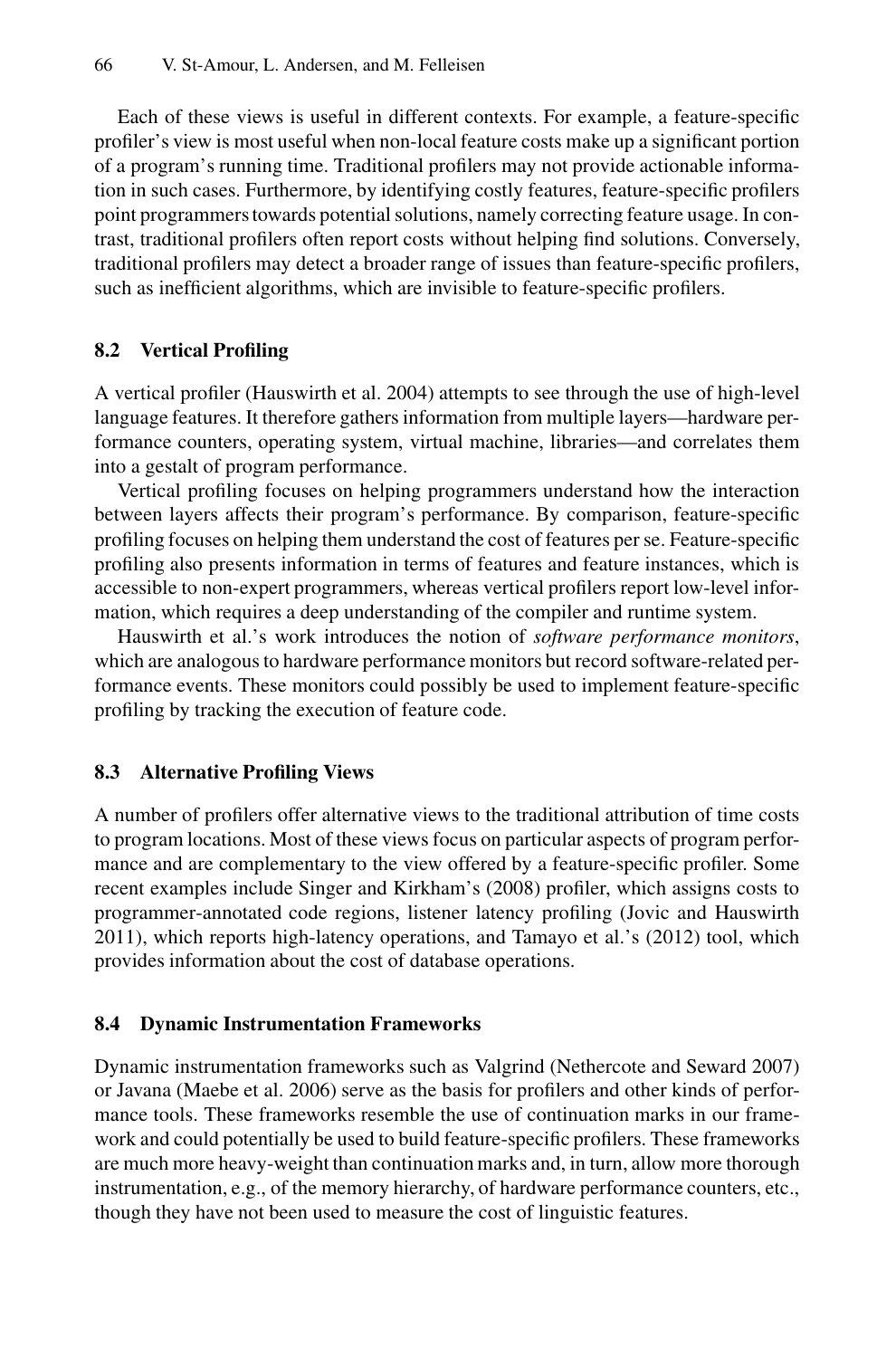## **8.5 Optimization Coaching**

Like a feature-specific profiler, an optimization coach (St-Amour et al. 2012) aims to help non-experts improve the performance of their programs. Where coaches focus on enabling compiler optimizations, feature-specific profilers focus on avoiding feature misuses. The two are complementary.

Optimization coaches operate at compile time whereas feature-specific profilers, like other profilers, operate at run time. Because of this, feature-specific profilers require representative program input to operate, whereas coaches do not. On the other hand, by having access to run time data, feature-specific profilers can target actual program hot spots, while coaches must rely on static heuristics to prioritize reports.

# **9 Conclusion**

This paper introduces feature-specific profiling, a technique that reports program costs in terms of linguistic features. It also presents an architecture for feature-specific profilers that allows the authors of libraries to implement plug-ins in their libraries.

<span id="page-18-0"></span>The alternative view on program performance offered by feature-specific profilers allows easy diagnosis of performance issues due to feature misuses, especially those with distributed costs, which might go undetected using a traditional profiler. By pointing to the specific features responsible, feature-specific profilers provide programmers with actionable information that points them towards solutions.

**Acknowledgements.** Tony Garnock-Jones implemented the Marketplace plug-in and helped us perform the SSH case study. Stephen Chang assisted with the Parsack plugin and the Markdown case study. Christos Dimoulas and Scott Moore collaborated on the Shill plug-in and the grading script experiment. Robby Findler provided assistance with the contract system. We thank Eli Barzilay, Matthew Flatt, Asumu Takikawa, Sam Tobin-Hochstadt and Jan Vitek for helpful discussions.

This work was partially supported by Darpa, NSF SHF grants 1421412, 1421652, and Mozilla.

## **References**

- Clements, J., Flatt, M., Felleisen, M.: Modeling an algebraic stepper. In: Sands, D. (ed.) ESOP [2001.](http://racket-lang.org/tr) [LNCS](http://racket-lang.org/tr), vol. 2028, pp. 320–334. Springer, Heidelberg (2001)
- Clements, J., Sundaram, A., Herman, D.: Implementing continuation marks in JavaScript. In: Proc. Scheme Works., pp. 1–10 (2008)
- Findler, R.B., Clements, J., Flanagan, C., Flatt, M., Krishnamurthi, S., Steckler, P., Felleisen, M.: DrScheme: A programming environment for Scheme. JFP 12(2), 159–182 (2002)
- Findler, R.B., Felleisen, M.: Contracts for higher-order functions. In: Proc. ICFP, pp. 48–59 (2002)
- Matthew Flatt and PLT. Reference: Racket. PLT Inc., PLT-TR-2010-1 (2010), http://racket-lang.org/tr
- Garnock-Jones, T., Tobin-Hochstadt, S., Felleisen, M.: The network as a language construct. In: Shao, Z. (ed.) ESOP 2014. LNCS, vol. 8410, pp. 473–492. Springer, Heidelberg (2014)